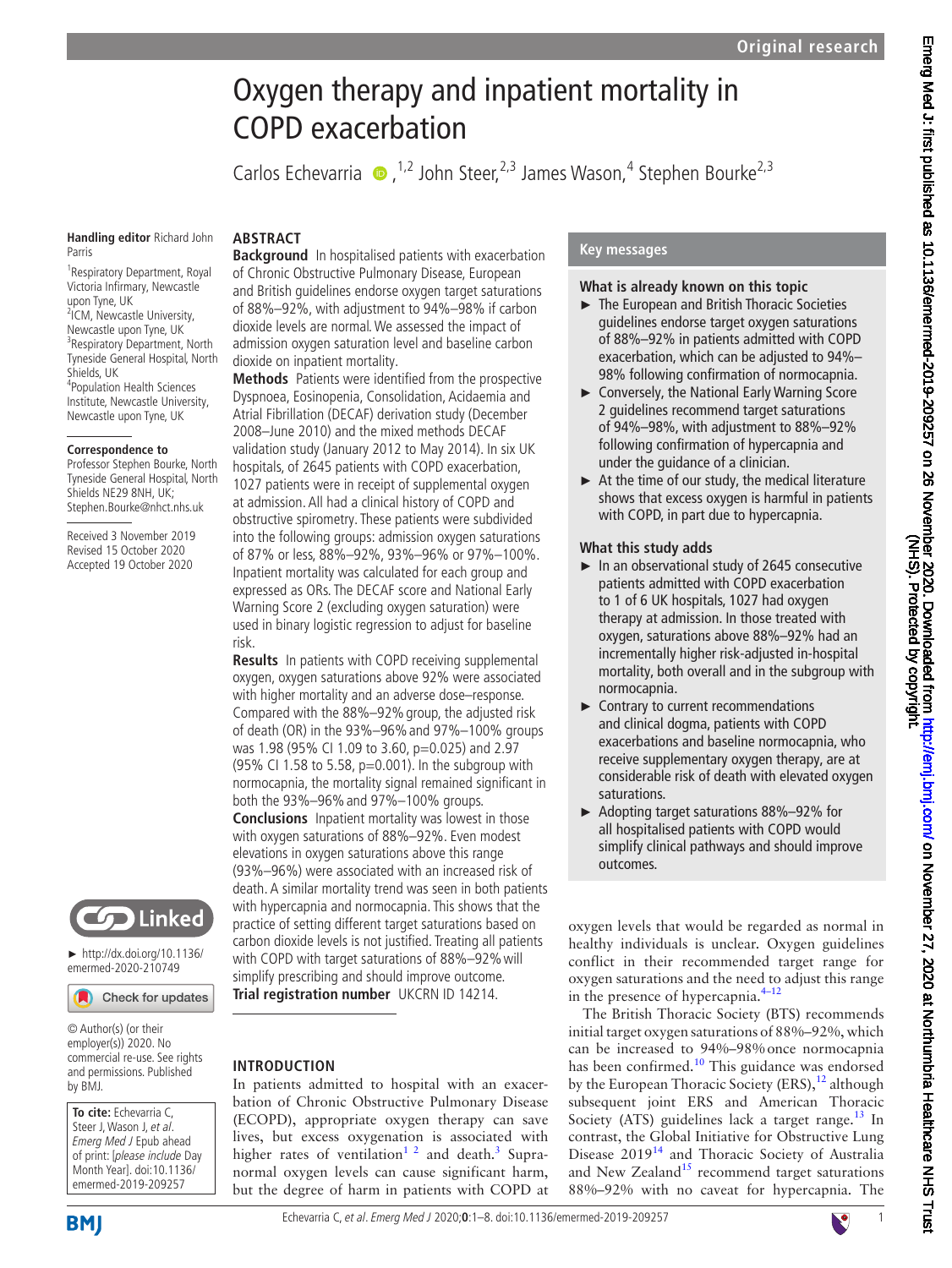ERS/ATS non-invasive ventilation (NIV) guidelines include a target of 88%–92% for those with hypercapnia.<sup>[16](#page-6-8)</sup>

The National Early Warning Score (NEWS) is used to monitor patients for clinical deterioration using physiological indices that predict short-term death. The updated NEWS2 includes an additional oxygen saturation scale for those with hypercapnic respiratory failure (PaCO<sub>2</sub> > 45 mm Hg or 6 kPa).<sup>11</sup> This aims to mitigate the harms of excess oxygen by promoting target saturations of 88%–92%. However, the new scale requires proof of hypercapnia and clinician approval which may paradoxically result in more patients with COPD initially receiving the default 94%–98%range.

Oxygen-induced hypercapnia is a dangerous and complex phenomenon caused primarily by ventilation–perfusion mismatching and changes in minute ventilation.<sup>[16](#page-6-8)</sup> It is not restricted to patients who are already hypercapnic, $17$  and may lead to respiratory acidaemia and death. Excess oxygen additionally causes atelectasis, inflammation, acute lung injury and cardiac and cerebral vasoconstriction.<sup>9</sup><sup>18 19</sup>

An randomised controlled trial (RCT) performed in Australia in patients with presumed ECOPD showed high-flow oxygen substantially increased mortality compared with target saturations of 88%–92%.<sup>20</sup> Mortality was lower with target therapy even in patients without spirometry confirmed COPD, although non-significantly. A 2018 meta-analysis showed liberal oxygen was associated with a dose-dependent increase in mortality across a range of medical conditions.<sup>21</sup>

Regrettably, injudicious oxygen use remains extremely common. A European audit in 2012 showed that one in four patients with ECOPD received high-flow oxygen prior to admission.<sup>22</sup> UK-based observational studies from  $2012^{23}$  $2012^{23}$  $2012^{23}$  and  $2017<sup>1</sup>$ showed that overoxygenation occurred in three-quarters and one-half of patients, respectively. The latter study focused on patients receiving acute NIV; ECOPD was the most common indication and oxygen toxicity contributed to approximately a quarter of all episodes of acute hypercapnic respiratory failure.

Previous studies show that healthcare workers do not understand the indications and harms of supplemental oxygen, and have entrenched views of its presumed benefit<sup>[24](#page-6-16)</sup>; the conflicting advice between guidelines, with differing caveats for the 'acutely ill' and normocapnic, may add to the confusion.

In this study, we examined in-hospital mortality in patients with ECOPD across admission oxygen saturation groups and by receipt of supplemental oxygen. Furthermore, we further assess mortality, pH and  $\text{PaCO}_2$  in patients with baseline normocapnia to see if the current practice of targeting such patients with higher oxygen saturations is justified. For simplicity, we define normocapnia as any patient who is not hypercapnic.

#### **METHODS**

The main aim of this study was to examine in-hospital mortality in ECOPD, first across admission oxygen saturation groups of (1) 87% or less, (2) 88%–92%, (3) 93%–96% or (4) 97%–100% in (a) those receiving oxygen and (b) those not receiving oxygen at admission, and second in the subgroup of patients with hypercapnia and normocapnia. Inpatient mortality was the primary outcome, and 1-year mortality was the secondary outcome.

The Dyspnoea, Eosinopenia, Consolidation, Acidaemia and Atrial Fibrillation (DECAF) score predicts risk of in-hospital death in ECOPD, outperforming alternative tools.<sup>25 26</sup> The DECAF derivation and validation cohorts, comprising 2645 consecutive admissions of unique patients with ECOPD to one of six UK hospitals, were used in this study.<sup>25 26</sup> The DECAF

derivation and external validation cohorts were prospective, though the internal validation study included a mix of prospective and retrospective patients (collection of DECAF was part of usual care). All patients had obstructive spirometry performed prior to admission as part of usual care, an age of 35 years or older and a smoking history of 10 or more cigarette pack years. Exclusion criteria were any illness, other than COPD, that was likely to limit survival to less than 1year. Approximately 3% of patients were excluded for survival limitations, principally malignancy. A prespecified requirement of the DECAF studies was robust collection of admission oxygen saturations, other candidate predictors, and inpatient death (the primary outcome). Therefore, these cohorts are well placed to explore the hypothesis that admission oxygen saturations are associated with inpatient death and adjust for baseline risk.

The DECAF and NEWS2 indices (respiratory rate, oxygen saturations, systolic blood pressure, pulse rate, level of consciousness and confusion and temperature) were collected at admission. The first admission oxygen saturation measurement was used, whether taken in accident and emergency or the medical admissions unit, which typically occurred at triage. Arterial blood analysis (ABG) was performed as part of usual care, usually within the first few hours of attendance to accident and emergency or the medical admissions unit. Patients were followed up to 1year or death. Inpatient deaths were reported by the clinical team, and deaths were triangulated with the hospital Patient Administration System.

Missing data were handled using multiple imputation as described previously[.27 28](#page-7-0) For missing data related to oxygen saturations group, data were imputed based on ABG results. Patients were divided into the following four admission oxygen saturations groups: (1) 87% or less, (2) 88%–92%, (3) 93%–96% or (4) 97%–100%. In-hospital mortality was compared across these four groups in those with and without supplemental oxygen.

ORs and 95% CIs were calculated using logistic regression for univariate and multivariate analyses. For multivariate analysis, baseline inpatient risk of death was adjusted using patient's DECAF scores and their admission physiological indices, as per NEWS2 but excluding oxygen saturation (NEWS2-sats). The DECAF score was the best predictor of inpatient death in this  $\text{cohort}$ ,  $^{25}$   $^{26}$  and NEWS2 adds additional prognostic information, which justifies their selection for the adjusted model. As requested by a reviewer, we also applied a method that allows for estimating the relative risk instead of the OR for the multivariate model. We initially applied Poisson regression, but it was apparent from the model fit that the data were underdispersed. We therefore applied Conway-Maxwell-Poisson regression which better allows for underdispersion.<sup>[29](#page-7-1)</sup>

The e value was calculated for adjusted risks and provides evidence for causality in observational studies.<sup>30</sup> It is a quantitative measure of the Bradford Hill criterion that states stronger associations make causality more likely. It represents the required minimum strength of an association between a hypothetical unmeasured covariate and both the treatment (in this case oxygen) and outcome (inpatient death) to fully explain the observed association. A large e value implies it is less likely that the results are due to the confounding effects of an unmeasured variable.

Patients with target saturations of 88%–92% are at risk of dropping below this range and so mortality in the oxygen saturation range 85%–87% was separately assessed. In those who survived to discharge, 1-year mortality was presented by oxygen saturation group. Analyses were performed using IBM SPSS V.22.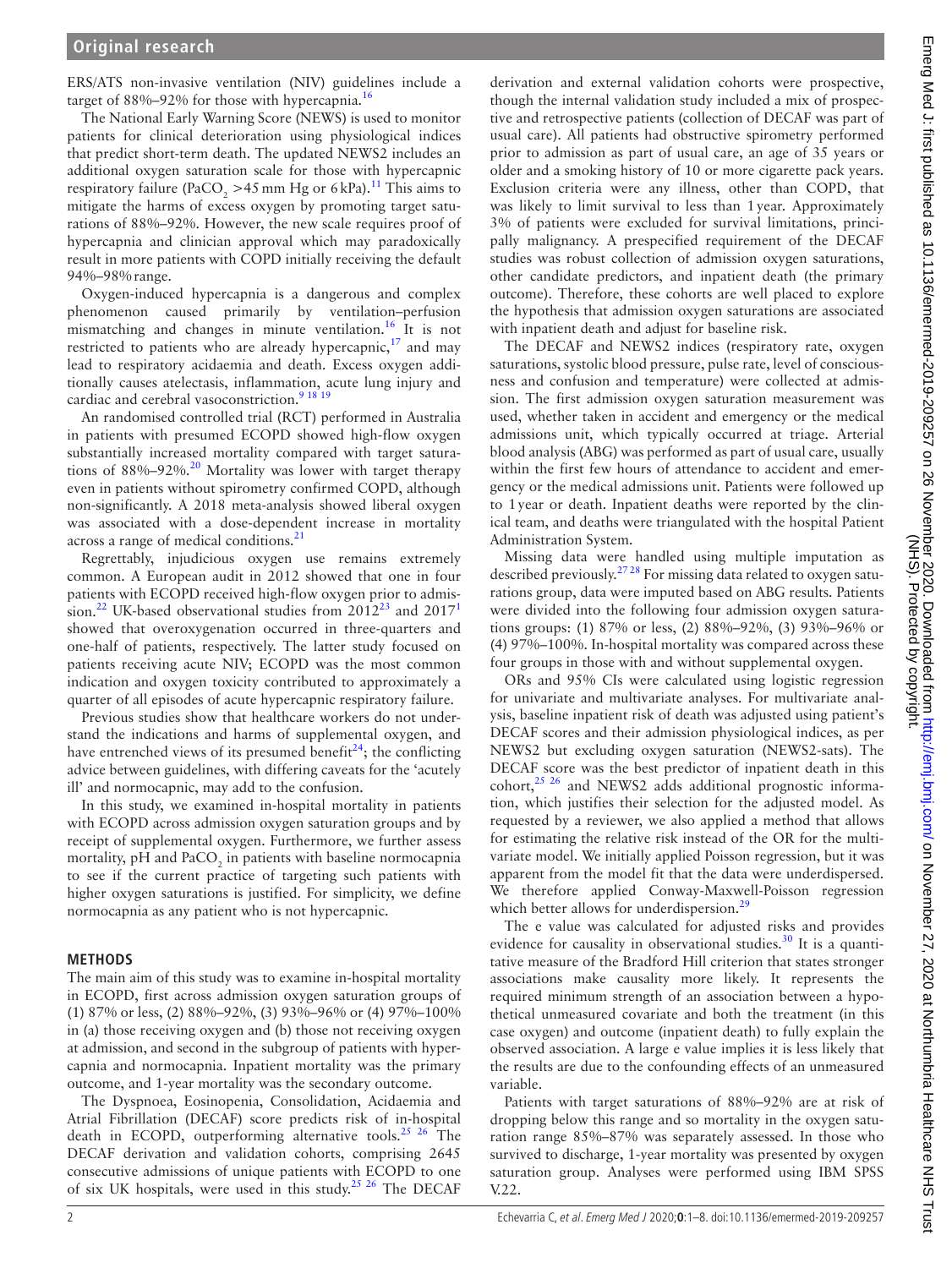#### **Patient and public involvement**

This programme of research has included interviews with patients hospitalised with ECOPD, and liaison with an expert patient.

#### **RESULTS**

#### **Population and missing data**

There were 2645 patients from the DECAF cohorts, the characteristics of whom are described elsewhere.<sup>25 26</sup> One thousand twenty-seven (39%) patients were in receipt of supplemental oxygen at admission. The mean age (SD) was 73.3 (10.2), 56% were women, mean (SD) preadmission FEV1 was 41.7 (17.4) per cent predicted, 57% could not leave home without help, and 31% had consolidation on admission chest X-ray. Twentynine per cent had acidaemia on admission ABG and 54% had a Charlson index of 2 or more. Inpatient mortality was 12.8%, while the inpatient mortality in the 1618 patients that did not receive oxygen was 6.0%

Rates of missing data were low, with rates of 5.6% for NEWS2 (temperature 4.0%, respiratory rate 2.7%, alert, voice, pain, unresponsive and confusion 2.5%, systolic blood pressure 2.4%, pulse 2.3%) and 0% for the DECAF score (pH was regarded as non-scoring, ie,  $\geq 7.30$ , in those deemed too well for ABG sampling). In all patients, 10.1% had missing ABG data, but only 3.6% of those receiving supplemental oxygen had missing ABG data. Admission oxygen saturations from pulse oximetry were unavailable for 2.9%. For the primary outcome, inpatient mortality, there were no missing data, and no patients were lost to follow-up.

#### **In-hospital mortality**

## In-hospital mortality in patients receiving supplemental oxygen

There were 1027 patients receiving supplemental oxygen at the time admission oxygen saturations were recorded, with 14% in the 87% or less group, 28% in the 88%–92%group, 37% in the 93%–96%group and 22% in the 97%–100%group. [Table](#page-2-0) 1 shows DECAF and NEWS2-sats indices across oxygen saturation groups. The 97%–100%group had a better mortality risk profile with respect to systolic blood pressure, fever, eosinopenia and consolidation. However, pH was lower, and both

 $PaO<sub>2</sub>$  and PaCO<sub>2</sub> and their SD higher in the 97%–100% group which may be accounted for by excess oxygen. The 87% or less group showed high variability in mean  $PaO_2$  and  $PaCO_2$  which is perhaps due to some patients being given high rates of oxygen following identification of low oxygen saturations prior to ABG sampling. Further baseline data are shown in [online supple](https://dx.doi.org/10.1136/emermed-2019-209257)[mental table 1.](https://dx.doi.org/10.1136/emermed-2019-209257)

The lowest mortality was in the 88%–92%group: 88%–92%=8.7%; 97%–100%=17.1%; 93%–96%=11.7%; and 87% or less=17.1% ([figure](#page-3-0) 1). [Table](#page-3-1) 2 shows the risk of death across groups compared with the 88%–92%reference group, by OR and following adjustment for baseline mortality risk. After adjusting for baseline risk, mortality was further increased in both the  $97\% - 100\%$  group (unadjusted OR=2.18; adjusted OR=2.97) and 93%–96% group (unadjusted OR=1.40; adjusted  $OR=1.98$ ), but less prominent in the 87% or less group (unadjusted OR=2.17; adjusted OR=1.36).

The e value for the adjusted OR for the 97%–100%group was 5.39 (95% CI 2.54 to 10.6), and for the 93%–96% was 3.37 (95% CI 1.40 to 6.66). Higher mortality was therefore not explained by baseline risk, supporting the hypothesis that overuse of oxygen contributed to mortality. Furthermore, an incremental, higher risk of death was seen at higher oxygen saturation levels.

#### In-hospital mortality in patients receiving supplemental oxygen with oxygen saturations of 85%–87%

Patients with oxygen saturations of 85%–87% had an inpatient mortality of 10.4%, falling between the mortality in the 88%–92%and 93%–96% groups. This may provide reassurance that dropping marginally below the 88%–92% threshold is not particularly unsafe, but this group is small  $(n=58)$ , and so these results should be interpreted with caution.

#### In-hospital mortality in patients with hypercapnia and normocapnia receiving supplemental oxygen

Of 1027 patients receiving supplemental oxygen, 476 were normocapnic. Patients with normocapnia with admission saturations of 97%–100%and 93%–96% had significantly higher

#### <span id="page-2-0"></span>**Table 1** Baseline characteristics between admission oxygen saturation groups in those receiving supplemental oxygen

|                                 | Admission oxygen saturation group |               |                     |                      |
|---------------------------------|-----------------------------------|---------------|---------------------|----------------------|
|                                 | 87% or less n=147                 | 88%-92% n=282 | $93\% - 96\%$ n=375 | $97\% - 100\%$ n=223 |
| <b>DECAF</b> indices            |                                   |               |                     |                      |
| eMRCD Score, (IQR)              | 5a (4–5a)                         | 5a (4–5b)     | 5a (4-5a)           | 5a (4–5b)            |
| Eosinopenia less than 0.05, %   | 60.7                              | 60.3          | 51.1                | 44.1                 |
| CXR consolidation, %            | 43.0                              | 33.0          | 29.0                | 25.5                 |
| pH less than 7.35/7.3, %        | 53.8/34.9                         | 18.9/9.7      | 26.1/12.3           | 31.5/20.1            |
| AF, %                           | 18.8                              | 12.5          | 16.1                | 16.1                 |
| NEWS2-sats indices              |                                   |               |                     |                      |
| Respiratory rate, (SD)          | 27.1(7.7)                         | 25.0(6.4)     | 25.2(6.5)           | 26.3(6.9)            |
| BP, systolic, mm Hg (SD)        | 136(31)                           | 135(25)       | 139 (28)            | 141 (26)             |
| Pulse rate, (SD)                | 108(22)                           | 104 (19)      | 104(21)             | 106(21)              |
| AVPU and/or confusion, %        | 24.0                              | 13.6          | 10.7                | 16.3                 |
| Temp. 38 °C/ 100.4 F or more, % | 18.3                              | 13.7          | 11.9                | 6.6                  |
| $pO_{2}$ , kPa (SD)             | 8.9(5.7)                          | 8.7(3.0)      | 10.2(4.6)           | 13.9(9.4)            |
| $pCO2$ , kPa (SD)               | 8.4(3.5)                          | 6.6(2.4)      | 6.6(2.1)            | 7.2(3.2)             |

AF, atrial fibrillation; AVPU, alert, voice, pain, unresponsive; BP, blood pressure; CXR, chest radiograph; DECAF, dyspnoea, eosinopenia, chest X-ray consolidation, acidaemia, atrial fibrillation; eMRCD, extended Modified Research Council Dyspnoea score; kPa, kilopascals; NEWS2, National Early Warning Score; pCO2, partial pressure of carbon dioxide; pO2, partial pressure of oxygen; Temp., temperature.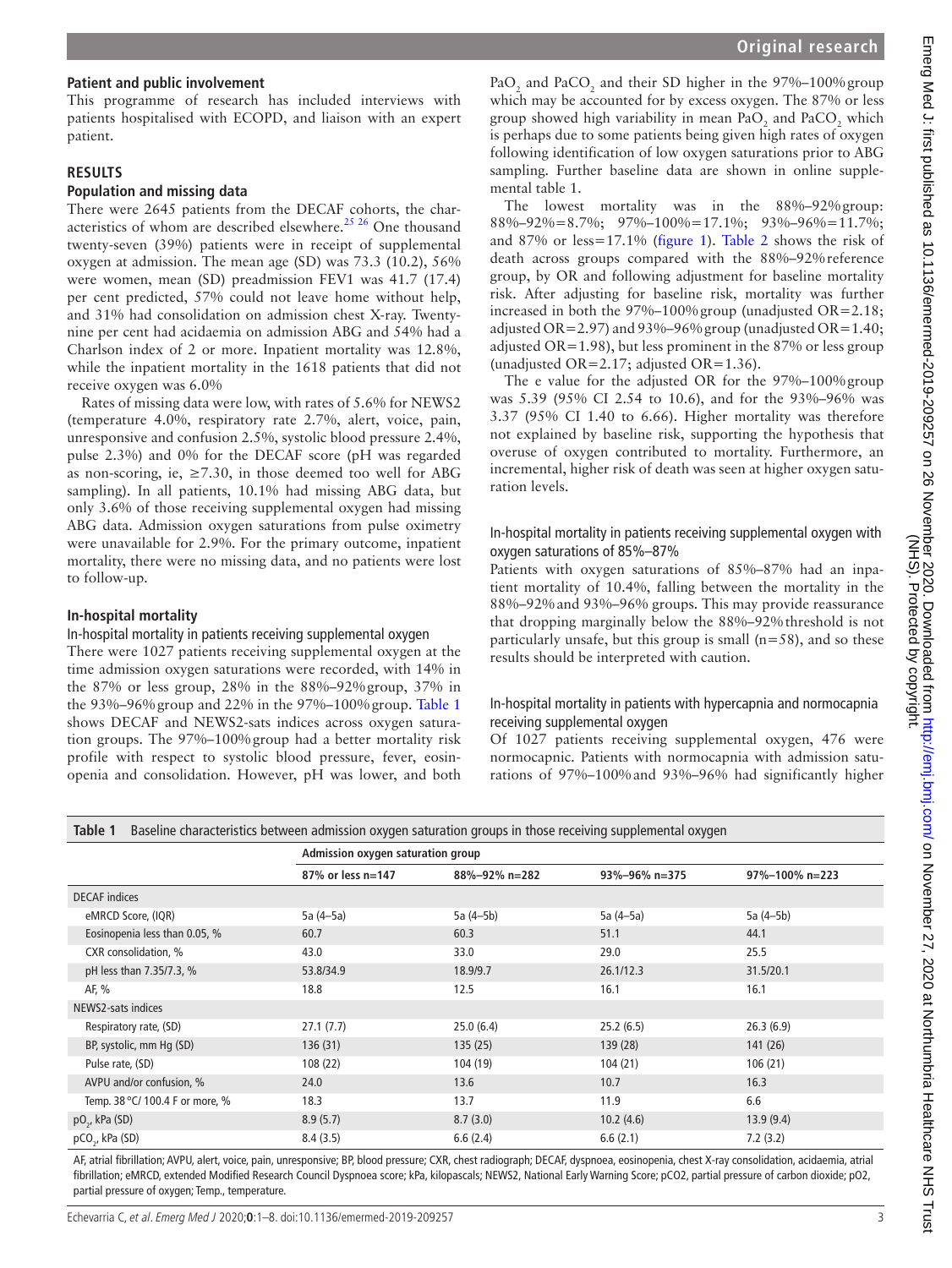

**Figure 1** Inpatient mortality risk by admission oxygen saturation group in patients receiving supplemental oxygen. Patients treated with supplemental oxygen grouped by their admission oxygen saturation score, as a total (O<sub>2</sub> all) and subdivided by PaCO<sub>2</sub> (PaCO<sub>2</sub> 45 mm Hg/6.0 kPa or less and PaCO<sub>2</sub> >45 mm Hg/ 6.0 kPa). The per cent inpatient mortality is shown on the y axis, and the subgroup total of patients is shown at the top of each column. Note that the numbers are rounded to the nearest integer within an imputation analysis, and hence the discrepancy between the subtotal and overall total (see appendix multiple imputation).

mortality than the 88%–92%group (adjusted OR=4.32and 2.31, respectively; [figure](#page-3-0) 1 and [table](#page-4-0) 3).

For patients with hypercapnia in the 97%–100%group, the adjusted OR was 2.28 with a p value of 0.052. For patients with hypercapnia in the 93%–96% group, the mortality risk (OR=1.82) was not statistically significant.

## Secondary analysis of in-hospital mortality using relative risk in patients treated with supplemental oxygen

The results for the secondary analysis showed an adjusted Risk Ratio (RR) of 2.00 (95% CI 1.38 to 2.90, p<0.001) for the 97%–100%group, and 1.36 (95% CI 0.92 to 2.02, p=0.127). Unlike the primary analysis, only the 97%–100%group reached statistical significance.

In those with normocapnia, the mortality association was consistent with the primary analysis, with a significant increase in risk for both the  $97\% - 100\%$  and  $93\% - 96\%$  groups (RR=3.27, 95%CI 1.66 to 6.45, p=0.001; and RR 2.28, 95%CI 1.15 to 4.51,  $p=0.018$ ).

For those with hypercapnia, the mortality increase in the 97%–100% was of borderline consistency, though the 93%–96% did not show an association with mortality (RR=1.60, 95%CI 1.07 to 2.40, p=0.025; RR 1.08, 95%CI 0.70 to 1.69, p=0.721).

#### <span id="page-3-0"></span>Admission saturations and mortality in patients not treated with supplemental oxygen

In 1618 patients not treated with supplemental oxygen, the higher mortality in the 88%–92%group was due to a better baseline risk (tables [1 and 4,](#page-2-0) and online [table](#page-4-1) 4). Mortality fell incrementally from the 88%–92% to the 97%–100%group ([figure](#page-5-0) 2, right panel) in-line with a fall in  $pCO_2$ . Conversely, in those treated with oxygen, the U-shaped mortality pattern was matched by a U-shaped distribution of mean  $\tt pCO<sub>2</sub>$  and proportion of patients with a pH of less than 7.35 [\(figure](#page-5-0) 2, left panel).

## **One-year mortality**

## Mortality at 1-year post discharge in those treated with supplemental oxygen

In patients who received supplemental oxygen on admission and survived to discharge, the risk of death at 1year was 28%. The 12-month mortality rates, excluding inpatient deaths, were: 87% or less=32%, 88%–92%=31%, 93%–96%=23%and 97%–100%=28% (including inpatient deaths these figures were 43%, 37%, 32% and 40%) [\(figure](#page-5-1) 3). The 93%–96%group had a significantly lower risk of death than the 88%–92%group, and overall ([online supplemental table 5](https://dx.doi.org/10.1136/emermed-2019-209257) includes further information relating to 1-year mortality).

<span id="page-3-1"></span>**Table 2** Relationship between admission oxygen saturation group and inpatient mortality on univariate and multivariate analysis in patients receiving supplemental oxygen

|                                                                                                                               |                 |                          | Univariate analysis      |         |           | <b>Multivariate analysis</b> |         |  |
|-------------------------------------------------------------------------------------------------------------------------------|-----------------|--------------------------|--------------------------|---------|-----------|------------------------------|---------|--|
|                                                                                                                               | Died/total      | ΟR                       | 95% CI                   | P value | <b>OR</b> | 95% CI                       | P value |  |
| Oxygen saturations                                                                                                            |                 |                          |                          |         |           |                              |         |  |
| 88%-92%                                                                                                                       | 25/282          |                          | Reference                |         |           | Reference                    |         |  |
| 97%-100%                                                                                                                      | 38/223          | 2.18                     | 1.26 to 3.77             | 0.005   | 2.97      | 1.58 to 5.58                 | 0.001   |  |
| 93%-96%                                                                                                                       | 44/375          | 1.40                     | 0.83 to 2.37             | 0.205   | 1.98      | 1.09 to 3.60                 | 0.025   |  |
| 87% or less                                                                                                                   | 25/147          | 2.17                     | 1.19 to 3.96             | 0.011   | 1.36      | 0.69 to 2.71                 | 0.377   |  |
| NEWS2-sats                                                                                                                    |                 | $\overline{\phantom{0}}$ |                          |         | 1.22      | 1.12 to 1.34                 | < 0.001 |  |
| <b>DECAF</b>                                                                                                                  | $\qquad \qquad$ | $\overline{\phantom{0}}$ | $\overline{\phantom{m}}$ |         | 2.45      | 2.03 to 2.95                 | < 0.001 |  |
| DECAF, dyspnoea, eosinopenia, chest X-ray consolidation, acidaemia, atrial fibrillation; NEWS2, National Early Warning Score. |                 |                          |                          |         |           |                              |         |  |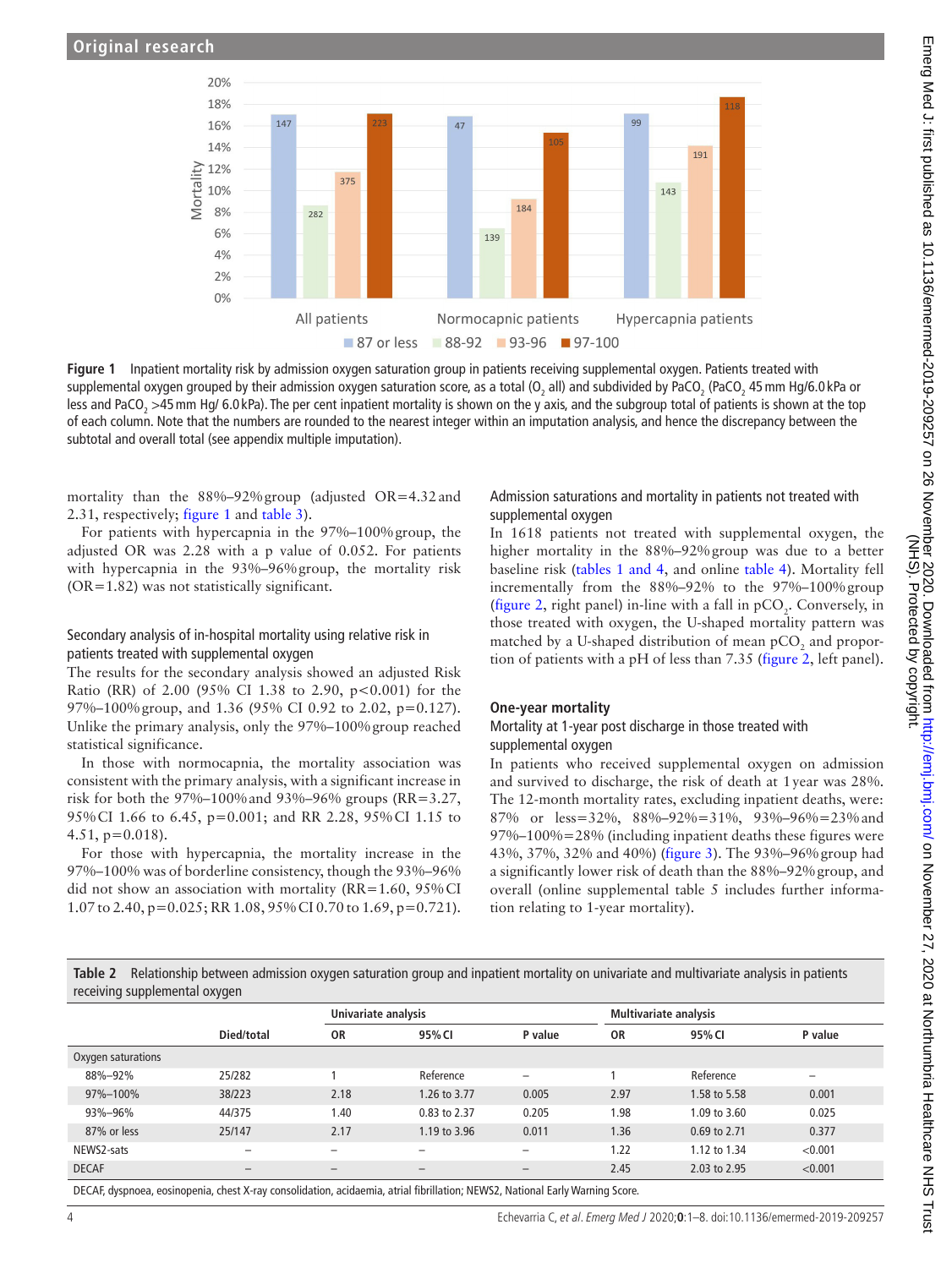<span id="page-4-0"></span>

| Table 3 Relationship between admission oxygen saturation group and inpatient mortality on univariate and multivariate analysis in patients |  |
|--------------------------------------------------------------------------------------------------------------------------------------------|--|
| receiving supplemental oxygen, with and without hypercapnia                                                                                |  |

|                    |              | Univariate analysis      |                          |                          |              | <b>Multivariate analysis</b> |                          |
|--------------------|--------------|--------------------------|--------------------------|--------------------------|--------------|------------------------------|--------------------------|
|                    | Died/total   | 0R                       | 95% CI                   | P value                  | <b>OR</b>    | 95% CI                       | P value                  |
| Normocapnia        | $N = 50/476$ |                          |                          |                          |              |                              |                          |
| Oxygen saturations |              |                          |                          |                          |              |                              |                          |
| 88%-92%            | 9/139        | $\overline{1}$           | Reference                | $\qquad \qquad -$        | $\mathbf{1}$ | Reference                    | $\qquad \qquad -$        |
| 97%-100%           | 16/105       | 2.62                     | 1.11 to 6.21             | 0.029                    | 4.32         | 2.19 to 8.52                 | < 0.001                  |
| 93%-96%            | 17/184       | 1.47                     | 0.63 to 3.41             | 0.373                    | 2.31         | 1.17 to 4.58                 | 0.016                    |
| 87% or less        | 8/47         | 2.93                     | 1.06 to 8.14             | 0.039                    | 2.08         | 1.01 to 4.25                 | 0.046                    |
| NEWS2-sats         |              | $\qquad \qquad -$        | $\overline{\phantom{m}}$ | $\overline{\phantom{m}}$ | 1.18         | 1.09 to 1.28                 | < 0.001                  |
| <b>DECAF</b>       |              | $\overline{\phantom{0}}$ | $\overline{\phantom{0}}$ | $\overline{\phantom{0}}$ | 2.74         | 2.36 to 3.17                 | < 0.001                  |
| Hypercapnia        | $N = 81/551$ |                          |                          |                          |              |                              |                          |
| Oxygen saturations |              |                          |                          |                          |              |                              |                          |
| 88%-92%            | 15/143       | 1                        | Reference                | $\qquad \qquad -$        | 1            | Reference                    | $\overline{\phantom{m}}$ |
| 97%-100%           | 22/118       | 1.90                     | 0.93 to 3.90             | 0.079                    | 2.28         | 0.99 to 5.21                 | 0.052                    |
| 93%-96%            | 27/191       | 1.37                     | 0.70 to 2.68             | 0.361                    | 1.82         | 0.84 to 3.95                 | 0.128                    |
| 87% or less        | 17/99        | 1.71                     | 0.81 to 3.63             | 0.158                    | 1.10         | 0.47 to 2.59                 | 0.295                    |
| NEWS2-sats         |              | $\qquad \qquad -$        | $\overline{\phantom{m}}$ | $\qquad \qquad -$        | 1.26         | 1.12 to 1.43                 | < 0.001                  |
| <b>DECAF</b>       |              | $\overline{\phantom{0}}$ | $\overline{\phantom{m}}$ | -                        | 2.27         | 1.78 to 2.90                 | < 0.001                  |

DECAF, dyspnoea, eosinopenia, chest X-ray consolidation, acidaemia, atrial fibrillation; NEWS2, National Early Warning Score.

#### **DISCUSSION**

In 1027 patients admitted with ECOPD to 1 of 6 hospitals and treated with supplemental oxygen, in-hospital mortality was lowest in those with admission oxygen saturations between 88% and 92%. This association was significant in patients with normocapnia in the primary and secondary analysis, but was unexpectedly not significant in the hypercapnic groups. This suggests that the practice of setting different target saturations based on  $\text{PaCO}_2$  is not justified. Mortality rates rose sequentially in the 93%–96%and 97%–100% groups. The higher mortality in patients with higher oxygen saturations cannot be explained by more severe acute illness and underlying frailty; this association remained after adjusting for baseline mortality risk assessed by DECAF and NEWS2 (excluding oxygen saturation). Furthermore, at 1year, the 88%–92%cohort did not have better outcome to suggest a more favourable risk profile, though the 93%–96% groups had a significant lower risk of death. Both DECAF and NEWS2-sats scores were strong predictors of inpatient death in regression models, which confirms their prognostic value and suitability for risk adjustment. This, and the incremental relationship between oxygen saturations and mortality, supports a possible causal relationship between excess oxygen and mortality.

Guidelines from the BTS and endorsed by the ERS state that patients with ECOPD should initially have target saturations of 88%–92%, though this recommendation is not consistently applied in clinical practice.<sup>1 23 24</sup> This may be partly due to two potentially incorrect assumptions: that oxygen levels which are modestly above the target range (93%–96%) are safe, and that patients with COPD with normal  $PaCO_2$  are immune to the harmful effects of oxygen.

International data on changes in oxygen practice are mostly lacking. UK national COPD audits show that while excess oxygen use in ECOPD remains a serious concern, $<sup>1</sup>$  $<sup>1</sup>$  $<sup>1</sup>$  practice is</sup> improving. The proportion of patients with hyperoxia (PaO<sub>2</sub>)  $>$ 13 kPa/ 97.5 mm Hg) was 19% in 2003 and 16% in 2008, falling to  $8\%$  in  $2014.<sup>31</sup>$  $2014.<sup>31</sup>$  $2014.<sup>31</sup>$  Of note, this fall followed the publication of the 2008 BTS oxygen guidelines which recommend target saturations of 88%–92% in most patients. In-hospital mortality fell from 7.8% in 2008 to 4.3% in 2014, despite similar baseline characteristics and no substantial difference in other acute treatment (including NIV). Improved oxygen delivery may explain a substantial part of the fall in mortality. In our study, if a causal link is assumed, the number need to harm (NNH) to cause one death was 12 for the 97%–100% oxygen saturation group and 32 for the 93%–96% oxygen saturation

<span id="page-4-1"></span>**Table 4** Relationship between admission oxygen saturation group and inpatient mortality on univariate and multivariate analysis in patients without supplemental oxygen

|                                                                                                                               |               |           | Univariate analysis      |                          |           | <b>Multivariate analysis</b> |         |  |
|-------------------------------------------------------------------------------------------------------------------------------|---------------|-----------|--------------------------|--------------------------|-----------|------------------------------|---------|--|
|                                                                                                                               | Died/total    | <b>OR</b> | 95% CI                   | P value                  | <b>OR</b> | 95% CI                       | P value |  |
| Oxygen saturations                                                                                                            | $N = 96/1618$ |           |                          |                          |           |                              |         |  |
| 88%-92%                                                                                                                       | 35/479        |           | Reference                |                          |           | Reference                    |         |  |
| 97%-100%                                                                                                                      | 4/169         | 0.34      | $0.12$ to $0.96$         | 0.042                    | 0.44      | $0.14$ to $1.30$             | 0.14    |  |
| 93%-96%                                                                                                                       | 20/570        | 0.46      | 0.26 to 0.81             | 0.007                    | 0.62      | 0.34 to 1.15                 | 0.13    |  |
| 87% or less                                                                                                                   | 37/401        | 1.29      | 0.80 to 2.09             | 0.30                     | 0.88      | 0.51 to 1.51                 | 0.64    |  |
| NEWS2-sats                                                                                                                    |               |           |                          |                          | 1.17      | 1.05 to 1.30                 | 0.005   |  |
| <b>DECAF</b>                                                                                                                  |               | —         | $\overline{\phantom{m}}$ | $\overline{\phantom{m}}$ | 2.91      | 2.37 to 3.57                 | < 0.001 |  |
| DECAF, dyspnoea, eosinopenia, chest X-ray consolidation, acidaemia, atrial fibrillation; NEWS2, National Early Warning Score. |               |           |                          |                          |           |                              |         |  |

Echevarria C, et al. Emerg Med J 2020;**0**:1–8. doi:10.1136/emermed-2019-209257 5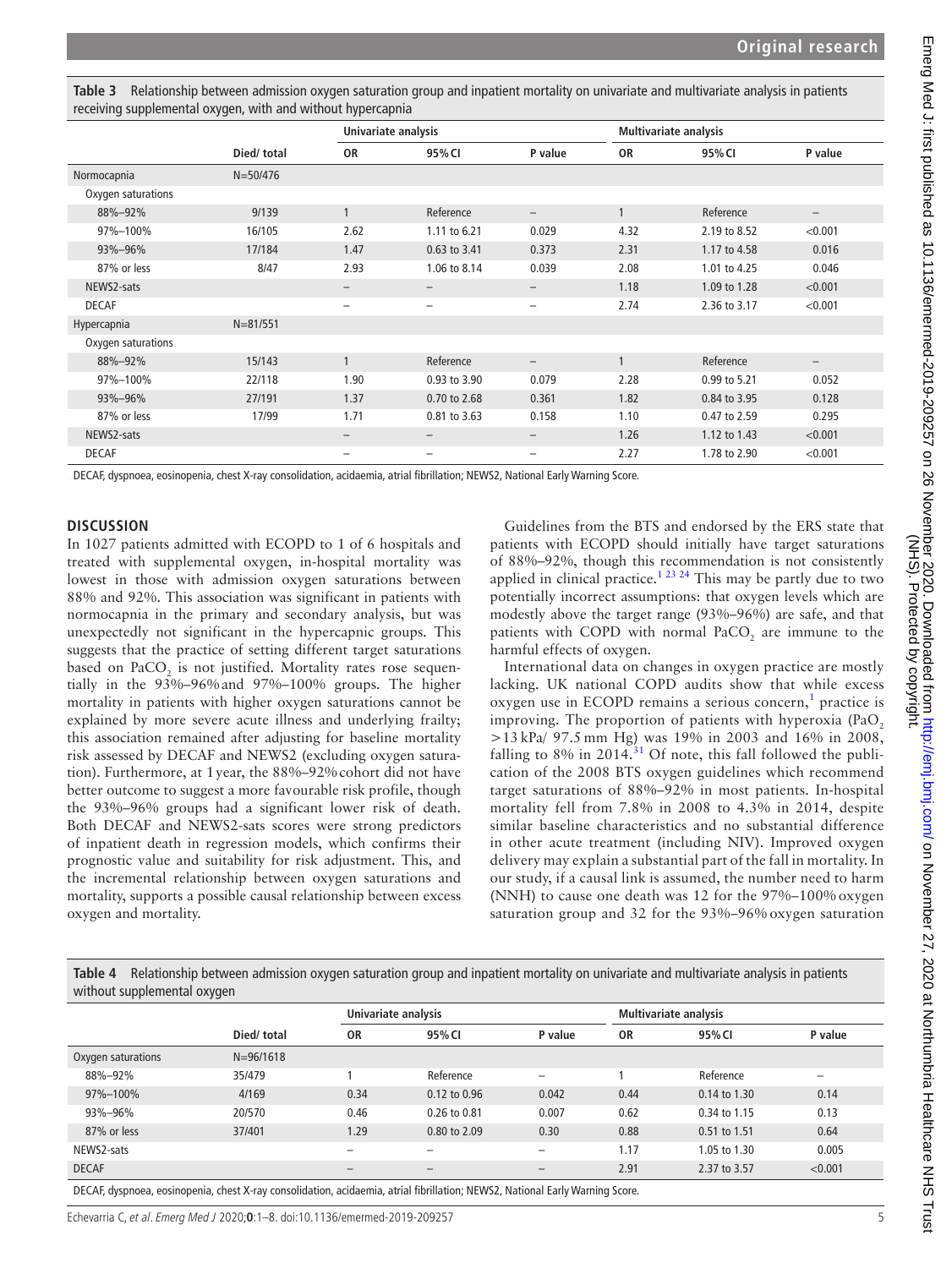

Figure 2 Inpatient mortality, pH (per cent less than 7.35), and pCO<sub>2</sub> (kPa) in those with (left) and without (right) supplemental oxygen. Those on supplemental oxygen (left) and those without (right) and the association between inpatient mortality, the proportion of patients with a pH of less than 7.35 and the pCO<sub>2</sub> in kPa. The per cent for mortality and those with acidaemia is shown on the left axis, and kPa is shown on the right.

group. The subgroup with normocapnia was at similar risk of harm (NNH=1 in 11 and 1 in 36, respectively). Robinson *et al*[18](#page-6-18) have shown that oxygen therapy can lead to hypercapnia in patients with baseline normocapnia. We speculate that in our study the increased mortality risk in both the 97%–100% and 93%–96% normocapnic groups compared with the 88%–92% group may be due to inappropriate complacency in oxygen provision throughout admission.

Our results compliment those of the Australian cluster RCT: among patients with a clinical diagnosis of COPD, controlled oxygen therapy to target saturations 88%–92% from ambulance pick-up improved survival compared with high flow oxygen.<sup>[20](#page-6-12)</sup> In all patients, the magnitude of harm with high flow oxygen expressed as an OR was 2.52 which is similar to that seen in our group with oxygen saturations of 97%–100%. A recent systematic review showed that liberal oxygen use (defined as saturations 94%–99%) was associated with increased mortality in sepsis, critical illness, stroke, trauma, myocardial infarction and post cardiac arrest and an adverse dose response.<sup>21</sup> Patients <span id="page-5-0"></span>with ECOPD comprise one of the larger inpatient groups, often require oxygen and are frequently given oxygen above target saturations of 88%–92%. Given the marked increased mortality rates with excess oxygen, this represents an important area globally for the prevention of death and morbidity.

Our study has several strengths. Our population were well described, with evidence of obstructive spirometry and a clinical history of COPD. Ethics approval was granted without the need for written consent as the study was observational, which allowed complete capture of consecutive patients. The need for written consent in observational studies may result in systematic bias, as the most unwell patients and most well patients are under-represented. More than 80% of patients were identified prospectively (some patients were identified within a discharge coding search that was performed on a wide range of respiratory admissions to ensure no patients were missed). Eligibility criteria were broad and rates of missing data were low, which supports the generalisability of our results. There was meticulous assessment of key prognostic indices allowing for accurate baseline



<span id="page-5-1"></span>**Figure 3** One-year mortality risk by admission oxygen saturation group in patients receiving supplemental oxygen, in patients that survived to discharge. 1-year mortality in patients with normocapnia (PaCO<sub>2</sub> 45 mm Hg/ 6.0 kPa or less) and hypercapnia (PaCO<sub>2</sub> >45 mm Hg/ 6 kPa) by their admission oxygen saturation score, not including patients that died as an inpatient.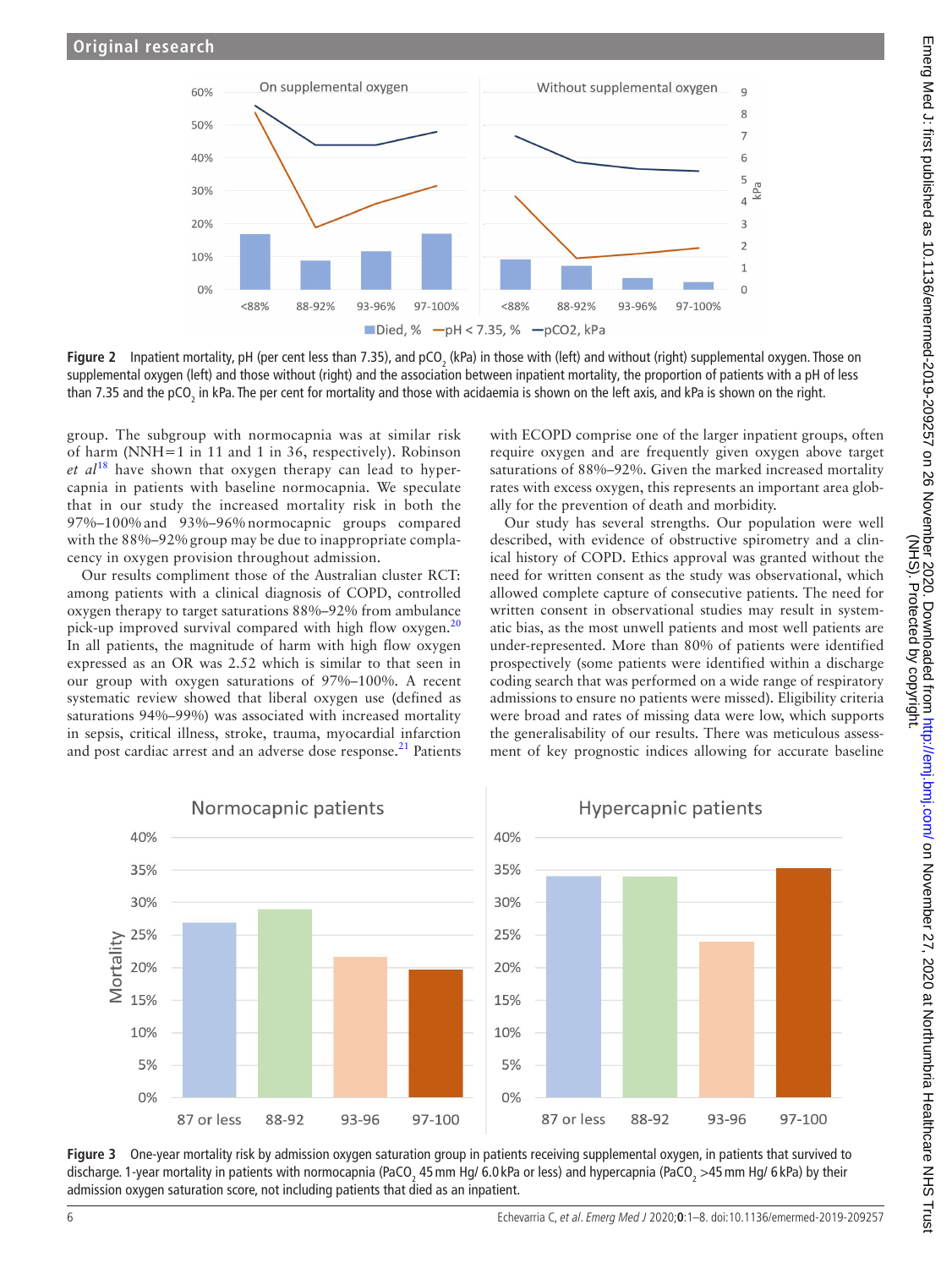risk adjustment. Data analyses, including methods to deal with missing data, were robust.

Our study has the following limitations. Indices were collected at admission only, and we did not have prehospital oxygen data for those admitted via ambulance. While audit data show that preadmission/admission is the main risk period for excess oxygen, longitudinal oxygen saturation data would have refined the analysis. A larger sample size would have provided clarity on the 93%–96%group, as the mortality difference seen with the 88%–92%overall group was significant in the primary analysis but not the secondary analysis. As with all observational studies, causation cannot be proven; while we used a robust regression model, the DECAF score includes pH which is associated with death as well as oxygen use and is therefore a potential cofounder. However, our findings are consistent with RCT data, and the validity of our findings is supported by the strength of the association, biological plausibility, a dose-dependent rela-tionship and coherence with other clinical research.<sup>[22](#page-6-14)</sup> Given the harm seen with excess oxygen in patients with COPD, further RCTs in this area may be ethically unrealisable.

#### **CONCLUSION**

In conclusion, in patients with ECOPD receiving supplemental oxygen, those with oxygen saturations of 88%–92% had the highest survival compared with patients with higher oxygen saturations. Patients with normocapnia with oxygen saturations of 97%–100% and 93%–96% had worse outcome than the 88%–92% group. Randomised controlled studies have shown that the risk of excess oxygen includes patients with and without COPD, and likely included those without baseline hypercapnia. The extent of harm with excess oxygen is substantial, with numbers needed to cause death of 14 (subgroup with COPD), $20$  (patients with and without COPD)<sup>20</sup> and 12.5 (patients with septic shock).<sup>32</sup> In our study, we have shown that patients with normocapnia treated with excess oxygen have similar unacceptable levels of harm. We recommend a single rule for all patients with COPD, irrespective of the presence or absence of hypercapnia: oxygen saturations of 88%–92%.

Widespread adoption of these target saturations from ambulance pick-up should simplify clinical pathways and reduce risk of excess oxygenation and death of patients with COPD.

**Contributors** The study was conceived by SCB and designed by CE, JS and SCB. CE and JW performed statistical analyses. All authors contributed to data analysis and interpretation, and all were involved in drafting the manuscript and approving the final version. The corresponding author attests that all listed authors meet authorship criteria and that no others meeting the criteria have been omitted.

**Funding** This research was funded by the UK Department of Health, Northumbria NHS Foundation Trust TRF programme, Breathe North appeal, and Novartis Pharmaceuticals UK (reference RES 12-CO44).

**Competing interests** All authors declare: JS has no conflicts of interest to declare. CE reports grants from National Institute of Health Research, outside of the submitted work. SB reports grants from National Institute of Health Research, Philips Respironics and from Pfizer Open Air, personal fees from Pfizer, AstraZeneca, and ResMed, and non-financial support from Boehringer Ingelheim and GlaxoSmithKline outside the submitted work. No author has financial relationships with any organisation that might have an interest in the submitted work.

**Patient consent for publication** Not required.

**Ethics approval** Ethics approval was granted by NRES Committee North East, UK.

**Provenance and peer review** Not commissioned; externally peer reviewed.

**Data availability statement** Data are available upon reasonable request and after approval of the research team.

**Supplemental material** This content has been supplied by the author(s). It has not been vetted by BMJ Publishing Group Limited (BMJ) and may not have been peer-reviewed. Any opinions or recommendations discussed are solely those of the author(s) and are not endorsed by BMJ. BMJ disclaims all liability and responsibility arising from any reliance placed on the content. Where the content includes any translated material, BMJ does not warrant the accuracy and reliability of the translations (including but not limited to local regulations, clinical guidelines, terminology, drug names and drug dosages), and is not responsible for any error and/or omissions arising from translation and adaptation or otherwise.

## **ORCID iD**

Carlos Echevarria <http://orcid.org/0000-0001-6916-8862>

## **REFERENCES**

- <span id="page-6-0"></span>1 The National Confidential Enquiry into Patient Outcome and Death. Inspiring Change. London, 2017. [https://www.ncepod.org.uk/2017report2/downloads/](https://www.ncepod.org.uk/2017report2/downloads/InspiringChange_FullReport.pdf) [InspiringChange\\_FullReport.pdf](https://www.ncepod.org.uk/2017report2/downloads/InspiringChange_FullReport.pdf)
- 2 Alrawi YA, Potter JF, Myint PK. Uk national COPD resources and outcomes project (NCROP): 2008 national audit data presents an opportunity to highlight the areas for improvement in [COPD](http://dx.doi.org/10.3109/15412555.2010.510157) care in the ageing population. COPD 2010;7:360-5.
- <span id="page-6-1"></span>3 Roberts CM, Stone RA, Buckingham RJ, et al. Acidosis, non-invasive ventilation and mortality in hospitalised COPD exacerbations. [Thorax](http://dx.doi.org/10.1136/thx.2010.153114) 2011;66:43-8.
- <span id="page-6-2"></span>4 Kallstrom TJ, American Association for Respiratory Care (AARC). AARC Clinical Practice Guideline: oxygen therapy for adults in the acute care facility--2002 revision & update. [Respir Care](http://www.ncbi.nlm.nih.gov/pubmed/http://www.ncbi.nlm.nih.gov/pubmed/12078655) 2002;47:717–20.
- 5 Casaubon LK, Boulanger J-M, Blacquiere D, et al. Canadian Stroke Best Practice Recommendations: Hyperacute Stroke Care Guidelines, Update 2015. [Int J Stroke](http://dx.doi.org/10.1111/ijs.12551) 2015;10:924–40.
- 6 Nikolaou NI, Welsford M, Beygui F, et al. Part 5: acute coronary syndromes: 2015 international consensus on cardiopulmonary resuscitation and emergency cardiovascular care science with treatment recommendations. [Resuscitation](http://dx.doi.org/10.1016/j.resuscitation.2015.07.043) 2015;95:e121–46.
- 7 Helmerhorst HJF, Roos-Blom M-J, van Westerloo DJ, et al. Association between arterial hyperoxia and outcome in subsets of critical illness: a systematic review, meta-analysis, and meta-regression of cohort studies. [Crit Care Med](http://dx.doi.org/10.1097/CCM.0000000000000998) 2015;43:1508-19.
- 8 Moga C, Chojecki D. Oxygen therapy in acute care settings. Institute of Health Economics 2016.
- <span id="page-6-11"></span>9 Siemieniuk RAC, Chu DK, Kim LH-Y, et al. Oxygen therapy for acutely ill medical patients: a clinical practice quideline. **[BMJ](http://dx.doi.org/10.1136/bmj.k4169)** 2018;363:k4169.
- <span id="page-6-3"></span>10 O'Driscoll BR, Howard LS, Earis J, et al. BTS guideline for oxygen use in adults in healthcare and emergency settings. [Thorax](http://dx.doi.org/10.1136/thoraxjnl-2016-209729) 2017;72:ii1-90.
- <span id="page-6-9"></span>11 Royal College of Physicians. National early warning score (NEWS) 2: standardising the assessment of acute-illness severity in the NHS. London; 2017.
- <span id="page-6-4"></span>12 Kane B, Decalmer S, Ronan O'Driscoll B. Emergency oxygen therapy: from guideline to implementation. [Breathe](http://dx.doi.org/10.1183/20734735.025212) 2013;9:246-53.
- <span id="page-6-5"></span>13 Wedzicha JA, Miravitlles M, Hurst JR, et al. Management of COPD exacerbations: a European Respiratory Society/American Thoracic Society guideline. [Eur Respir J](http://dx.doi.org/10.1183/13993003.00791-2016) 2017;49:1600791.
- <span id="page-6-6"></span>14 GOLD. Global initiative for chronic obstructive lung disease; 2019.
- <span id="page-6-7"></span>15 Beasley R, Chien J, Douglas J, et al. Thoracic Society of Australia and New Zealand oxygen guidelines for acute oxygen use in adults: 'Swimming between the flags'. [Respirology](http://dx.doi.org/10.1111/resp.12620) 2015;20:1182–91.
- <span id="page-6-8"></span>16 Brill SE, Wedzicha JA. Oxygen therapy in acute exacerbations of chronic obstructive pulmonary disease. [Int J Chron Obstruct Pulmon Dis](http://dx.doi.org/10.2147/COPD.S41476) 2014;9:1241-52.
- <span id="page-6-10"></span>17 Robinson TD, Freiberg DB, Regnis JA, et al. The role of hypoventilation and ventilationperfusion redistribution in oxygen-induced hypercapnia during acute exacerbations of chronic obstructive pulmonary disease. [Am J Respir Crit Care Med](http://dx.doi.org/10.1164/ajrccm.161.5.9904119) 2000;161:1524-9.
- <span id="page-6-18"></span>18 Hafner S, Beloncle F, Koch A, et al. Hyperoxia in intensive care, emergency, and peri-operative medicine: Dr. Jekyll or Mr. Hyde? A 2015 update. [Ann Intensive Care](http://dx.doi.org/10.1186/s13613-015-0084-6) 2015;5:42.
- 19 Stub D, Smith K, Bernard S, et al. Air versus oxygen in ST-segment-elevation myocardial infarction. [Circulation](http://dx.doi.org/10.1161/CIRCULATIONAHA.114.014494) 2015;131:2143–50.
- <span id="page-6-12"></span>20 Austin MA, Wills KE, Blizzard L, et al. Effect of high flow oxygen on mortality in chronic obstructive pulmonary disease patients in prehospital setting: randomised controlled trial. [BMJ](http://dx.doi.org/10.1136/bmj.c5462) 2010;341:c5462.
- <span id="page-6-13"></span>21 Chu DK, Kim LH-Y, Young PJ, et al. Mortality and morbidity in acutely ill adults treated with liberal versus conservative oxygen therapy (IOTA): a systematic review and metaanalysis. [Lancet](http://dx.doi.org/10.1016/S0140-6736(18)30479-3) 2018;391:1693–705.
- <span id="page-6-14"></span>22 European Respiratory Society. An international comparison of COPD care in Europe, results of the first European COPD audit; 2012.
- <span id="page-6-15"></span>23 O'Driscoll BR, Rudenski A, Turkington PM, et al. An audit of hypoxaemia, hyperoxaemia, hypercapnia and acidosis in blood gas specimens. [Eur Respir J](http://dx.doi.org/10.1183/09031936.00042711) 2012;39:219–21.
- <span id="page-6-16"></span>24 Kelly CA, Maden M. How do health-care professionals perceive oxygen therapy? A critical interpretive synthesis of the literature. [Chron Respir Dis](http://dx.doi.org/10.1177/1479972314562408) 2015;12:11-23.
- <span id="page-6-17"></span>25 Steer J, Gibson J, Bourke SC. The DECAF score: predicting hospital mortality in exacerbations of chronic obstructive pulmonary disease. [Thorax](http://dx.doi.org/10.1136/thoraxjnl-2012-202103) 2012;67:970-6.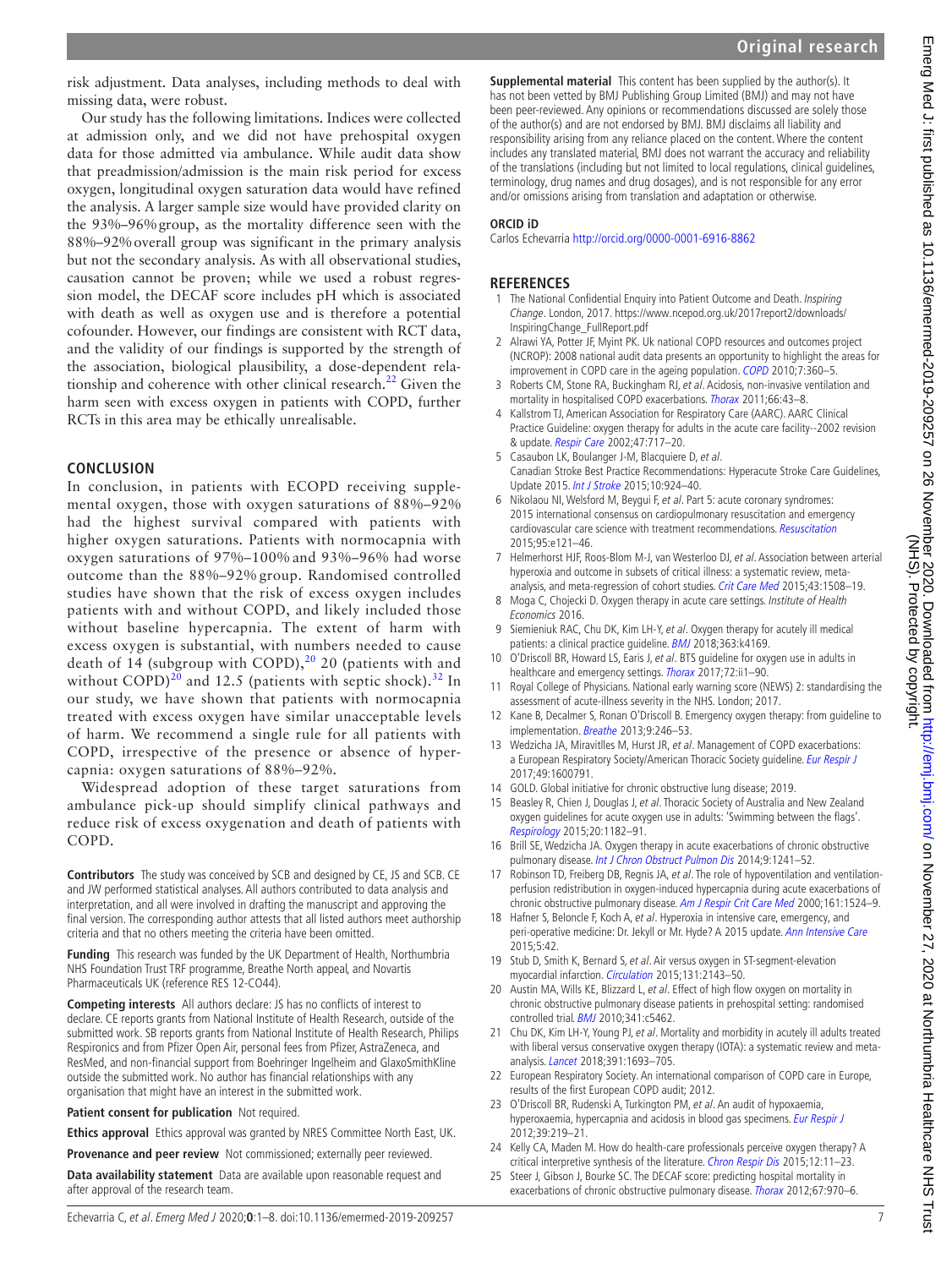- 26 Echevarria C, Steer J, Heslop-Marshall K, et al. Validation of the DECAF score to predict hospital mortality in acute exacerbations of COPD. [Thorax](http://dx.doi.org/10.1136/thoraxjnl-2015-207775) 2016;71:133-40.
- <span id="page-7-0"></span>27 Echevarria C, Steer J, Heslop-Marshall K, et al. The PEARL score predicts 90-day readmission or death after hospitalisation for acute exacerbation of COPD. [Thorax](http://dx.doi.org/10.1136/thoraxjnl-2016-209298) 2017;72:686–93.
- 28 Rubin DB. Multiple imputation after 18+ years. [J Am Stat Assoc](http://dx.doi.org/10.1080/01621459.1996.10476908) 1996;91:473-89.<br>29 Huang A. Mean-parametrized Conway-Maxwell-Poisson regression models for
- <span id="page-7-1"></span>Huang A. Mean-parametrized Conway–Maxwell–Poisson regression models for dispersed counts. [Stat Modelling](http://dx.doi.org/10.1177/1471082X17697749) 2017;17:359–80.
- <span id="page-7-2"></span>30 VanderWeele TJ, Ding P. Sensitivity analysis in observational research: introducing the E-Value. [Ann Intern Med](http://dx.doi.org/10.7326/M16-2607) 2017;167:268–74.
- <span id="page-7-3"></span>31 Stone RA, Holzhauer-Barrie J, Lowe D. COPD: who cares matters. National chronic obstructive pulmonary disease (COPD) audit programme: clinical audit of COPD exacerbations admitted to acute units in England and Wales 2014 2015.
- <span id="page-7-4"></span>32 Asfar P, Schortgen F, Boisramé-Helms J, et al. Hyperoxia and hypertonic saline in patients with septic shock (HYPERS2S): a two-by-two factorial, multicentre, randomised, clinical trial. [Lancet Respir Med](http://dx.doi.org/10.1016/S2213-2600(17)30046-2) 2017;5:180–90.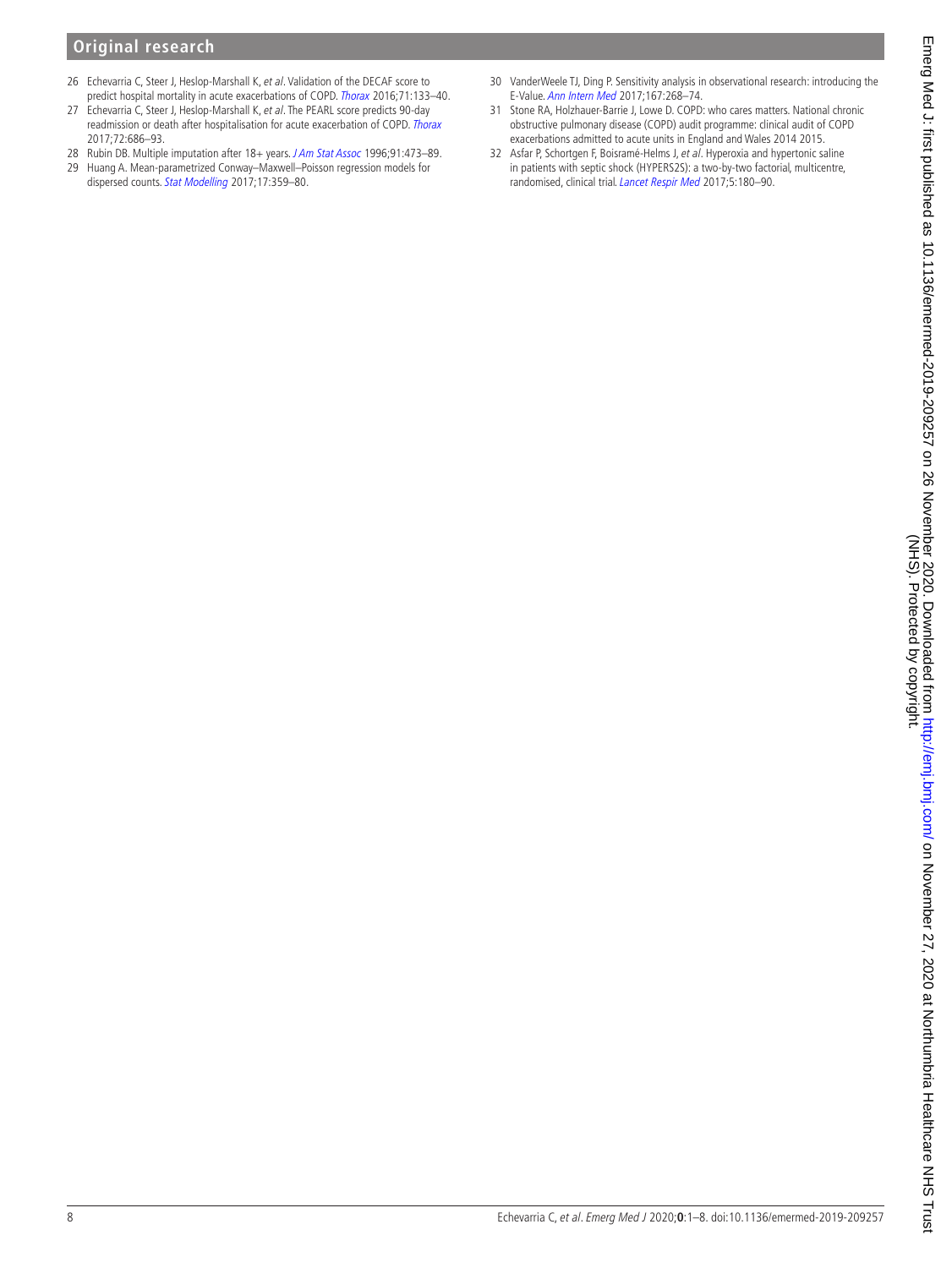|                                          | <88%         | 88-92%      | 93-96%        | 97-100%       | p (across all 4 groups) | p (88-92% v 97-100%) |
|------------------------------------------|--------------|-------------|---------------|---------------|-------------------------|----------------------|
| Died/ $n$ (%); (total = 1027)            | 25/147(17)   | 25/282(9)   | 44 / 375 (12) | 38 / 223 (17) | 0.012                   | 0.006                |
| Age, years, (SD)                         | 72.5 (9.0)   | 73.8 (10.3) | 72.8 (9.9)    | 73.7 (10.1)   | 0.413                   | 0.900                |
| Current smoker, %                        | 35.2         | 40.6        | 39.7          | 37.6          | 0.682                   | 0.522                |
| Female, %                                | 37.9         | 44.6        | 45.3          | 45.3          | 0.434                   | 0.928                |
| Institutional care, %                    | 6.4          | 7.9         | 5.4           | 8.5           | 0.430                   | 0.826                |
| Preadmission FEV1, L, (SD)               | 0.87(0.38)   | 0.94(0.42)  | 0.91(0.39)    | 0.91(0.45)    | 0.305                   | 0.415                |
| Preadm. FEV1 % predicted, (SD)           | 39.1 (15.4)  | 43.0 (17.8) | 41.7 (17.2)   | 41.6(18.4)    | 0.210                   | 0.382                |
| DECAF Score, (IQR)                       | $2(1-3)$     | $2(1-3)$    | $2(1-3)$      | $2(1-3)$      | < 0.001                 | 0.368                |
| eMRCD Score, (IQR)                       | 5a (4-5a)    | 5a (4-5b)   | 5a (4-5a)     | 5a (4-5b)     | 0.583                   | 0.971                |
| NEWS2-Sats, (SD)                         | 9.9(2.5)     | 7.8(2.7)    | 5.8(2.5)      | 4.8(2.4)      | < 0.001                 | < 0.001              |
| Eosinopenia less than 0.05, %            | 60.7         | 60.3        | 51.1          | 44.1          | < 0.001                 | < 0.001              |
| CXR consolidation, %                     | 43.0         | 33.0        | 29.0          | 25.5          | 0.003                   | 0.078                |
| pH less than 7.35 / 7.3, %               | 53.8 / 34.9  | 18.9 / 9.7  | 26.1 / 12.3   | 31.5 / 20.1   | < 0.001 / < 0.001       | 0.001/0.001          |
| AF, %                                    | 18.8         | 12.5        | 16.1          | 16.1          | 0.359                   | 0.248                |
| Pulse rate, (SD)                         | 108 (22)     | 104 (19)    | 104(21)       | 106(21)       | 0.170                   | 0.380                |
| Respiratory rate, (SD)                   | 27.1(7.7)    | 25.0(6.4)   | 25.2(6.5)     | 26.3(6.9)     | 0.009                   | 0.033                |
| BP, systolic, mmHg (SD)                  | 136 (31)     | 135 (25)    | 139 (28)      | 141 (26)      | 0.045                   | 0.009                |
| Temperature, <sup>O</sup> C, (SD)        | 36.9(1.1)    | 36.9(1.0)   | 36.9(0.9)     | 36.7(0.9)     | 0.067                   | 0.012                |
| Temperature 38 <sup>o</sup> C or more, % | 18.3         | 13.7        | 11.9          | 6.6           | 0.006                   | 0.013                |
| Charlson Index, (IQR)                    | $2(1-3)$     | $2(1-3)$    | $2(1-3)$      | $2(1-3)$      | 0.601                   | 0.214                |
| Cor-pulmonale, %                         | 23.9         | 7.8         | 8.5           | 7.7           | < 0.001                 | 1.000                |
| Cerebrovascular disease, %               | 7.5          | 13.5        | 12.9          | 12.9          | 0.265                   | 0.446                |
| IHD, %                                   | 27.0         | 27.4        | 32.2          | 26.7          | 0.416                   | 0.841                |
| Left sided Heart failure, %              | 15.7         | 13.3        | 11.6          | 9.4           | 0.289                   | 0.207                |
| Diabetes, %                              | 14.1         | 13.6        | 12.3          | 10.4          | 0.645                   | 0.276                |
| pO2, kPa (SD)                            | 8.9(5.7)     | 8.7(3.0)    | 10.2(4.6)     | 13.9(9.4)     | < 0.001                 | < 0.001              |
| pCO2, kPa (SD)                           | 8.4(3.5)     | 6.6(2.4)    | 6.6(2.1)      | 7.2(3.2)      | < 0.001                 | 0.016                |
| HCO3, mmol/L, (SD)                       | 31.5(9.3)    | 29.2(6.9)   | 29.1(6.2)     | 29.4(6.2)     | 0.039                   | 0.647                |
| Albumin < $36$ g/l, %                    | 32.3         | 25.6        | 24.7          | 19.7          | 0.043                   | 0.107                |
| CRP, mg/L, (SD)                          | 98.1 (122.8) | 91.0(107.2) | 84.5 (101.7)  | 68.5 (89.4)   | 0.030                   | 0.011                |
| WCC, $10^9$ /L, (SD)                     | 14.1(8.7)    | 13.2(5.7)   | 13.8(6.8)     | 13.2(8.2)     | 0.459                   | 0.929                |
| Treated with NIV. %                      | 51.7         | 19.6        | 20.5          | 25.4          | < 0.001                 | 0.131                |

Appendix table 1a. Baseline characteristics between admission oxygen saturation groups in those receiving supplemental oxygen

Data are shown as means with standard deviations (SD), medians with interquartile range (IQR), or percentages (%). Statistical tests used were Anova or Welsh for 4 means; independent T test for 2 means, independent samples Kruskal Wallis for 4 medians, Mann Whitney for 2 medians; and Fishers exact test for proportions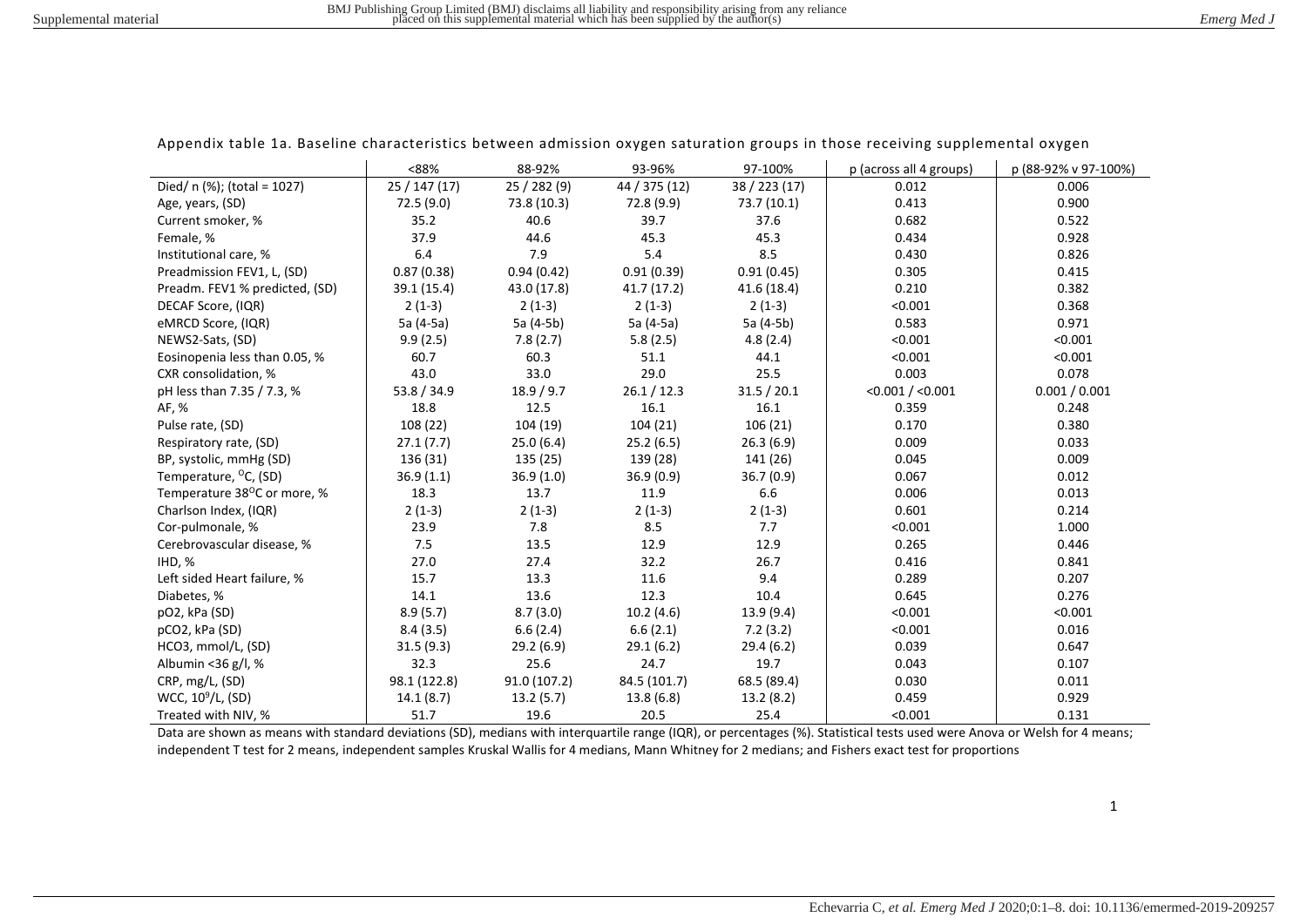Appendix table 1a, comments.

The PaO2 values are higher in the oxygen saturation group of <88% (8.9kPa), than they are for the oxygen saturation range of 88-92% (8.7kPa), which appears contradictory. This observation can be accounted for by 1) patients in the "admission saturations 87% or less" group are more likely to be put on oxygen between their original admission saturation and their blood gas being performed, and 2) the fact the data for the "admission saturations 87% or less" group is skewed to the right (87% or less group= Median 7.1; 88-92%= median 8.2)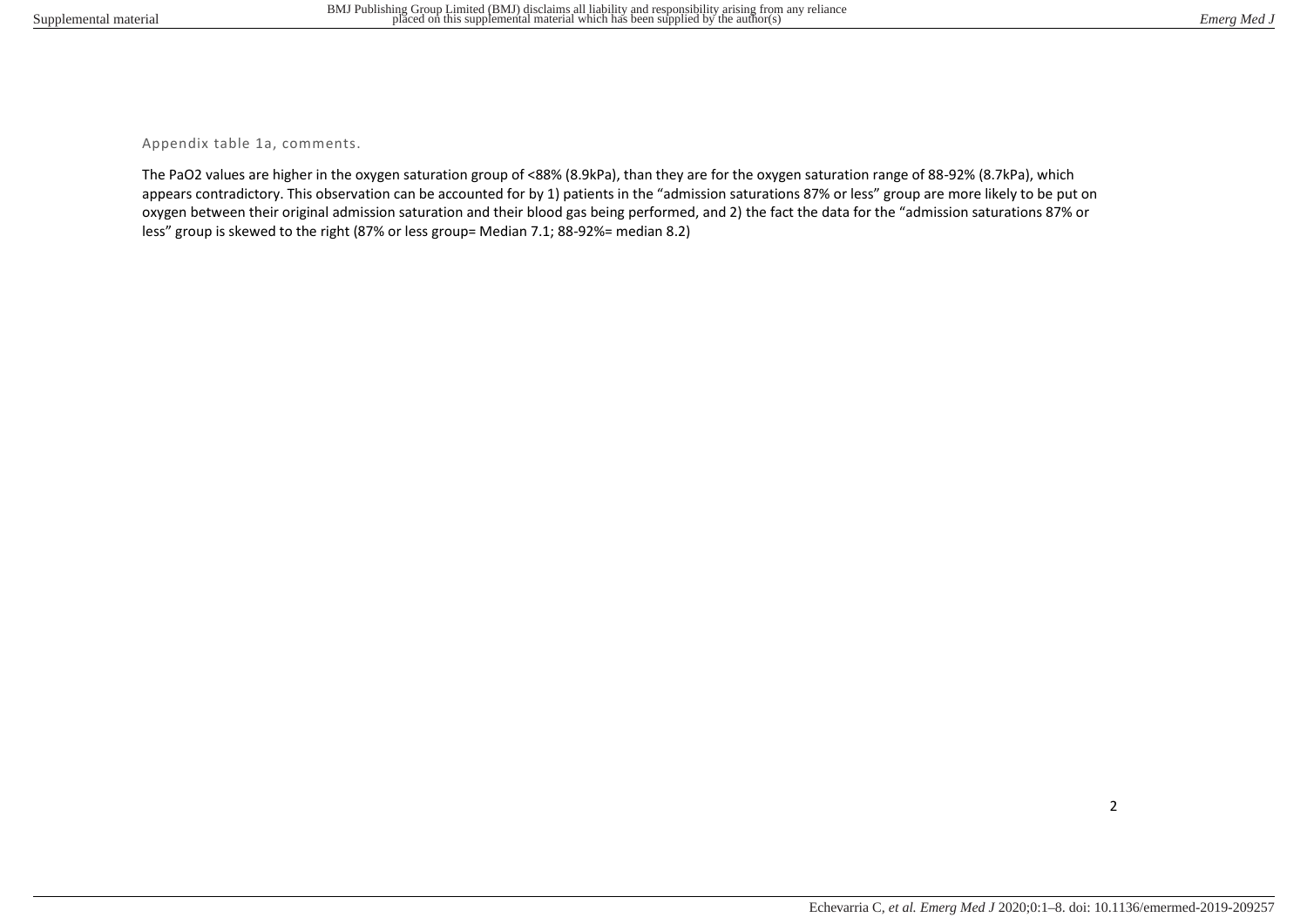|                                          | <88%        | 88-92%      | 93-96%      | 97-100%     | р       |
|------------------------------------------|-------------|-------------|-------------|-------------|---------|
| Died/ $n$ (%); (total = 1618)            | 37/401(9.2) | 35/479(7.3) | 20/569(3.5) | 4/169(2.6)  | < 0.001 |
| Age, years, (SD)                         | 73.6 (10.3) | 73.8 (9.9)  | 72.5 (10.4) | 70.8 (11.2) | 0.007   |
| Current smoker, %                        | 42.4        | 43.2        | 41.9        | 40.7        | 0.938   |
| Female, %                                | 40.1        | 44.1        | 53.1        | 50.5        | < 0.001 |
| Institutional care, %                    | 7.5         | 4.2         | 3.3         | 4.7         | 0.030   |
| Preadmission FEV1, L, (SD)               | 0.98(0.45)  | 1.06(0.46)  | 1.13(0.50)  | 1.13(0.49)  | < 0.001 |
| Preadmission FEV1 % predicted, (SD)      | 44.7 (18.7) | 47.4 (17.1) | 48.3 (18.4) | 48.6 (20.3) | 0.020   |
| DECAF Score, (IQR)                       | $2(1-3)$    | $1(1-2)$    | $1(0-2)$    | $1(0-2)$    | < 0.001 |
| eMRCD Score, (IQR)                       | $4(4-5a)$   | 4 (4-5a)    | $4(4-5a)$   | 4 (4-5a)    | 0.030   |
| NEWS2-Sats, (SD)                         | 7.6(2.2)    | 6.0(2.5)    | 4.2(2.2)    | 3.3(2.1)    | < 0.001 |
| Eosinopenia less than 0.05, %            | 58.4        | 50.1        | 42.7        | 43.7        | < 0.001 |
| CXR consolidation, %                     | 38.4        | 29.6        | 24.5        | 18.4        | < 0.001 |
| pH less than 7.35 / 7.3, %               | 28.3 / 15.2 | 9.6 / 4.6   | 11.0 / 4.5  | 12.7 / 4.7  | < 0.001 |
| AF, %                                    | 13.5        | 15.7        | 17.4        | 14.8        | 0.412   |
| Pulse rate, (SD)                         | 104 (21)    | 102 (21)    | 98 (20)     | 98 (22)     | < 0.001 |
| Respiratory rate, (SD)                   | 27.4(6.6)   | 24.6(5.6)   | 23.4(5.3)   | 23.8(6.0)   | < 0.001 |
| BP, systolic, mmHg (SD)                  | 139 (31)    | 139 (27)    | 136 (26)    | 142 (25)    | 0.019   |
| Temperature, <sup>o</sup> C, (SD)        | 36.9(0.9)   | 36.9(0.9)   | 36.8(0.9)   | 36.8(0.8)   | 0.050   |
| Temperature 38 <sup>o</sup> C or more, % | 14.5        | 13.8        | 11.1        | 9.0         | 0.154   |
| Charlson Index, (IQR)                    | $2(1-3)$    | $2(1-3)$    | $2(1-3)$    | $2(1-3)$    | 0.826   |
| Cor-pulmonale, %                         | 13.5        | 5.0         | 4.9         | 5.8         | < 0.001 |
| Cerebrovascular disease, %               | 13.5        | 11.7        | 13.0        | 17.9        | 0.141   |
| IHD, %                                   | 25.5        | 28.6        | 33.4        | 29.5        | 0.059   |
| Left sided Heart failure, %              | 10.7        | 9.2         | 8.6         | 9.5         | 0.734   |
| Diabetes, %                              | 14.2        | 14.4        | 13.9        | 16.5        | 0.856   |
| pO2, kPa (SD)                            | 8.5(4.4)    | 8.6(3.2)    | 9.3(3.8)    | 9.9(4.8)    | < 0.001 |
| pCO2, kPa (SD)                           | 7.0(2.5)    | 5.8(1.7)    | 5.5(1.7)    | 5.4(1.9)    | < 0.001 |
| HCO3, mmol/L, (SD)                       | 30.1(7.4)   | 28.0(5.4)   | 26.7(4.8)   | 26.0(5.9)   | < 0.001 |
| Albumin < $36 \text{ g/l}$ , %           | 28.3        | 22.2        | 18.7        | 16.9        | < 0.001 |
| CRP, mg/L, (SD)                          | 99.3 (114)  | 75.0 (93.6) | 70.9 (89.8) | 48.9 (66.0) | < 0.001 |
| WCC, $10^9/L$ , (SD)                     | 13.1(6.3)   | 12.9(5.5)   | 13.5(12.4)  | 12.6(5.4)   | 0.491   |
| Treated with NIV, %                      | 32.2        | 8.2         | 3.9         | 6.0         | < 0.001 |

Appendix table 1b. Baseline characteristics between admission oxygen saturation groups in those not receiving supplemental oxyge n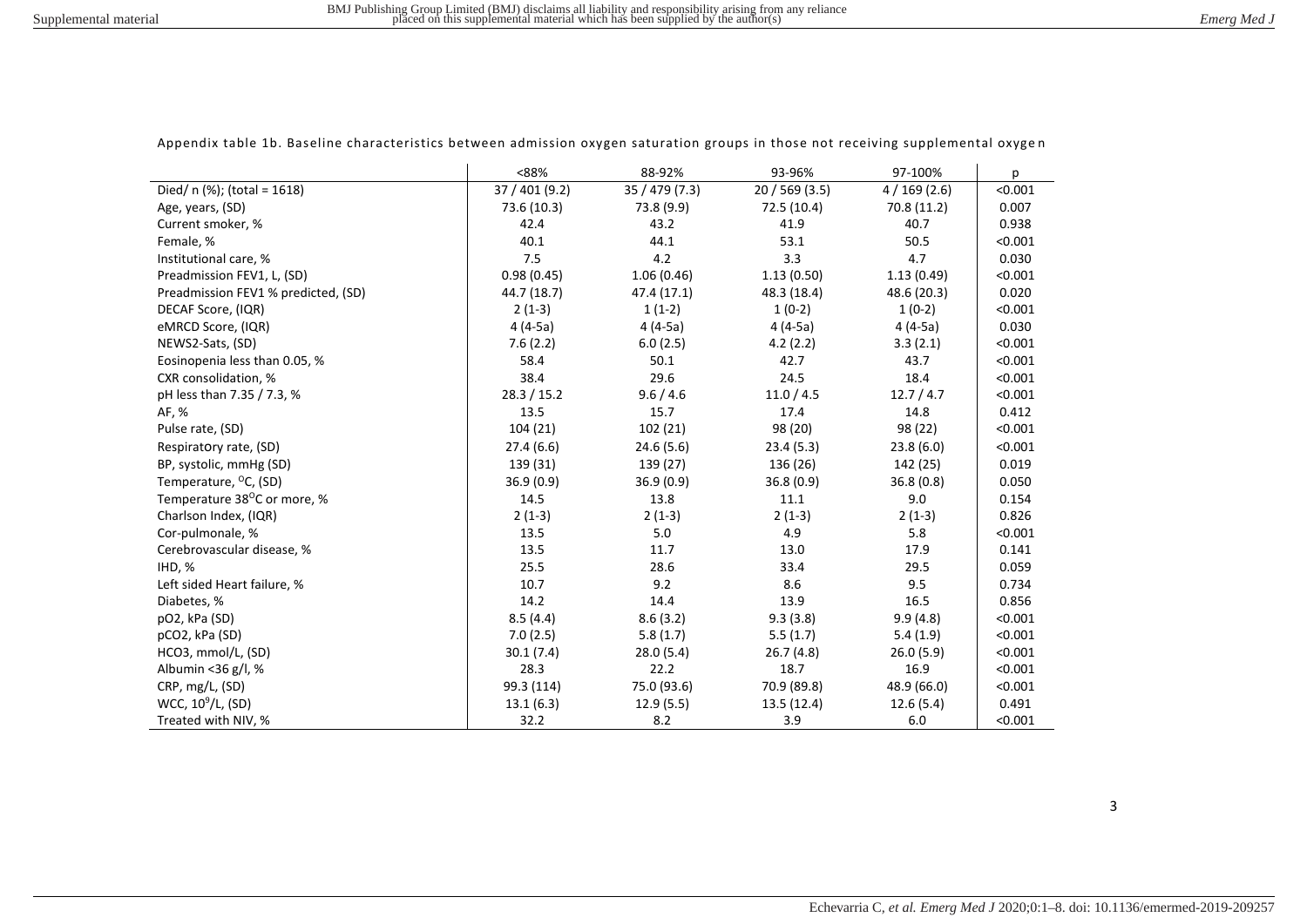Appendix table 2. Relationship between admission oxygen saturation group and inpatient mortality in multivariate analysis in patients receiving supplemental oxygen.

|                    |              |           | Multivariate analysis |         |
|--------------------|--------------|-----------|-----------------------|---------|
|                    | Died / total | <b>RR</b> | 95% CI                | P value |
| Oxygen saturations |              |           |                       |         |
| $-88-92%$          | 25 / 282     | 1         | Reference             |         |
| $-97-100%$         | 38/223       | 2.00      | $1.38 - 2.90$         | < 0.001 |
| $-93-96%$          | 44 / 375     | 1.36      | $0.92 - 2.02$         | 0.127   |
| - 87% or less      | 25 / 147     | 1.32      | $0.85 - 2.03$         | 0.214   |
| NEWS2-sats         |              | 1.11      | $1.05 - 1.18$         | < 0.001 |
| <b>DECAF</b>       |              | 1.78      | $2.03 - 2.95$         | < 0.001 |

CI= confidence interval, DECAF= dyspnoea, eosinopenia, chest x-ray consolidation,

acidaemia, atrial fibrillation, NEWS2= National Early Warning Score, RR= Relative Risk.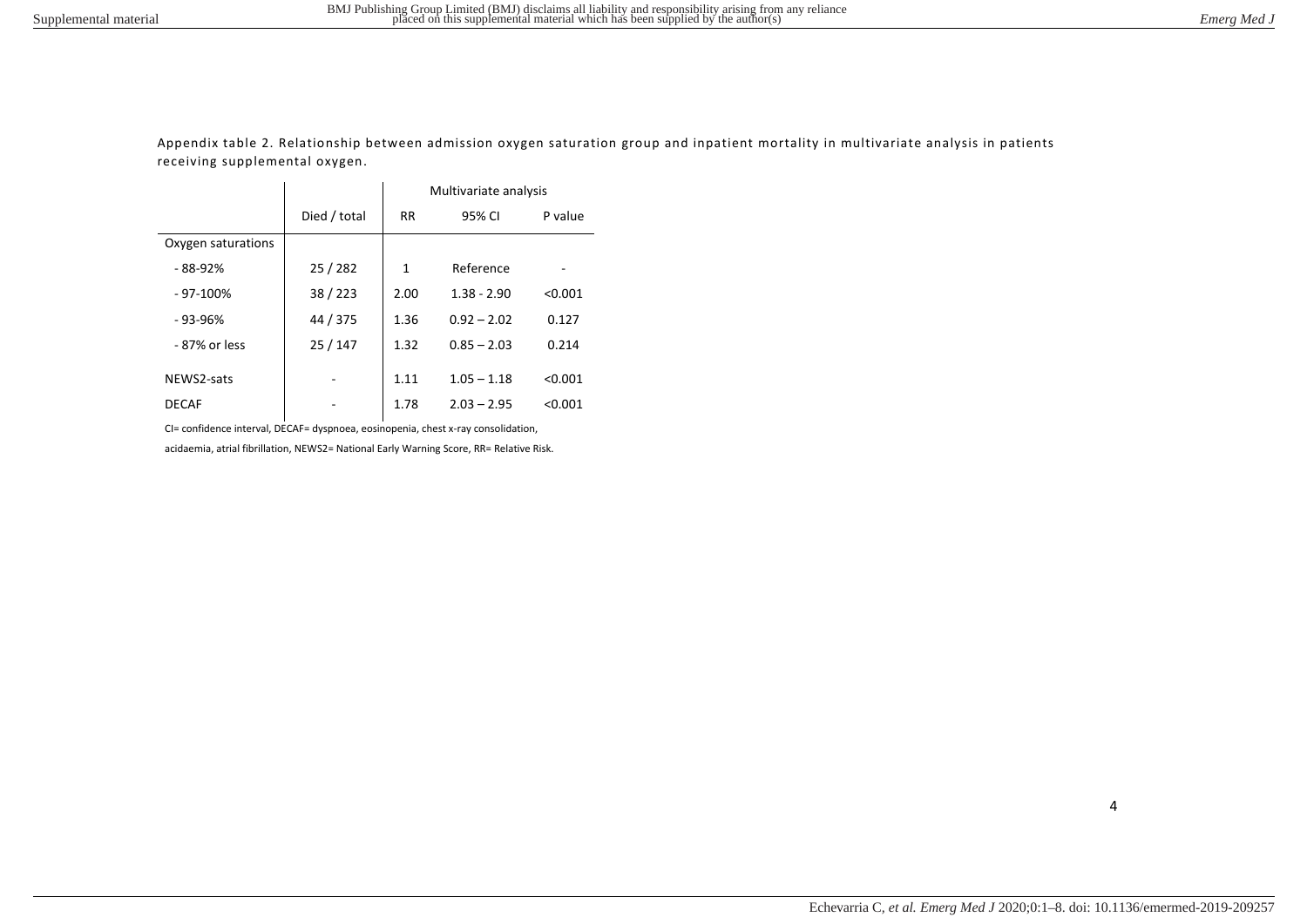Appendix table 3. Relationship between admission oxygen saturation group and inpatient mortality in multivariate analysis in patients receiving supplemental oxygen, with and without hypercapnia.

|                    |                |              | Multivariate analysis |         |
|--------------------|----------------|--------------|-----------------------|---------|
|                    | Died/total     | <b>RR</b>    | 95% CI                | P value |
| Normocapnia        | $N = 50 / 476$ |              |                       |         |
| Oxygen saturations |                |              |                       |         |
| $-88-92%$          | 9/139          | 1            | Reference             |         |
| $-97-100%$         | 16/105         | 3.27         | $1.66 - 6.45$         | 0.001   |
| $-93-96%$          | 17 / 184       | 2.28         | $1.15 - 4.51$         | 0.018   |
| - 87% or less      | 8/47           | 2.14         | $1.04 - 4.37$         | 0.038   |
| NEWS2-sats         |                | 1.09         | $1.01 - 1.18$         | 0.033   |
| <b>DECAF</b>       |                | 2.00         | $1.73 - 2.32$         | < 0.001 |
| Hypercapnia        | $N = 81 / 551$ |              |                       |         |
| Oxygen saturations |                |              |                       |         |
| $-88-92%$          | 15 / 143       | $\mathbf{1}$ | Reference             |         |
| $-97-100%$         | 22/118         | 1.60         | $1.07 - 2.40$         | 0.025   |
| $-93-96%$          | 27/191         | 1.08         | $0.70 - 1.69$         | 0.721   |
| - 87% or less      | 17 / 99        | 1.05         | $0.64 - 1.71$         | 0.861   |
| NEWS2-sats         |                | 1.13         | $1.05 - 1.22$         | < 0.001 |
| <b>DECAF</b>       |                | 1.70         | $1.47 - 1.95$         | < 0.001 |

CI= confidence interval, DECAF= dyspnoea, eosinopenia, chest x-ray consolidation,

acidaemia, atrial fibrillation, NEWS2= National Early Warning Score, RR= Relative Risk.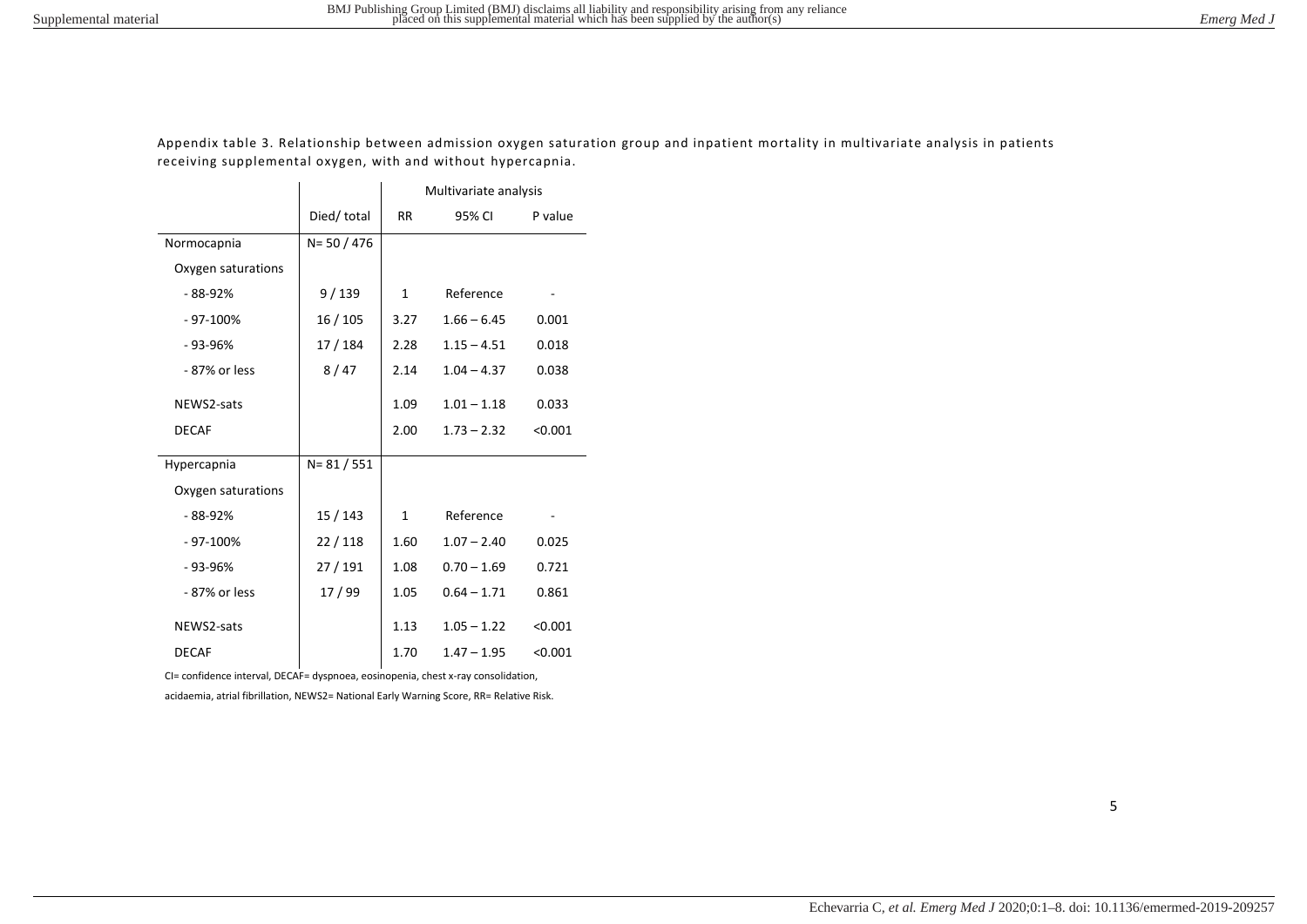Appendix table 4. Relationship between admission oxygen saturation group and inpatient mortality on univariate and multivariate analysis in patients without supplemental oxygen.

|                    |                 |           | Multivariate analysis |         |
|--------------------|-----------------|-----------|-----------------------|---------|
|                    | Died/total      | <b>RR</b> | 95% CI                | P value |
| Oxygen saturations | $N = 96 / 1618$ |           |                       |         |
| $-88-92%$          | 35/479          | 1         | Reference             |         |
| $-97-100%$         | 4/169           | 0.54      | $0.20 - 1.43$         | 0.216   |
| $-93-96%$          | 20/570          | 0.74      | $0.45 - 1.22$         | 0.242   |
| - 87% or less      | 37/401          | 0.93      | $0.61 - 1.41$         | 0.731   |
| NEWS2-sats         |                 | 1.11      | $1.02 - 1.21$         | 0.013   |
| <b>DECAF</b>       |                 | 2.18      | $1.90 - 2.50$         | < 0.001 |

CI= confidence interval, DECAF= dyspnoea, eosinopenia, chest x-ray consolidation,

acidaemia, atrial fibrillation, NEWS2= National Early Warning Score, RR= Relative Risk.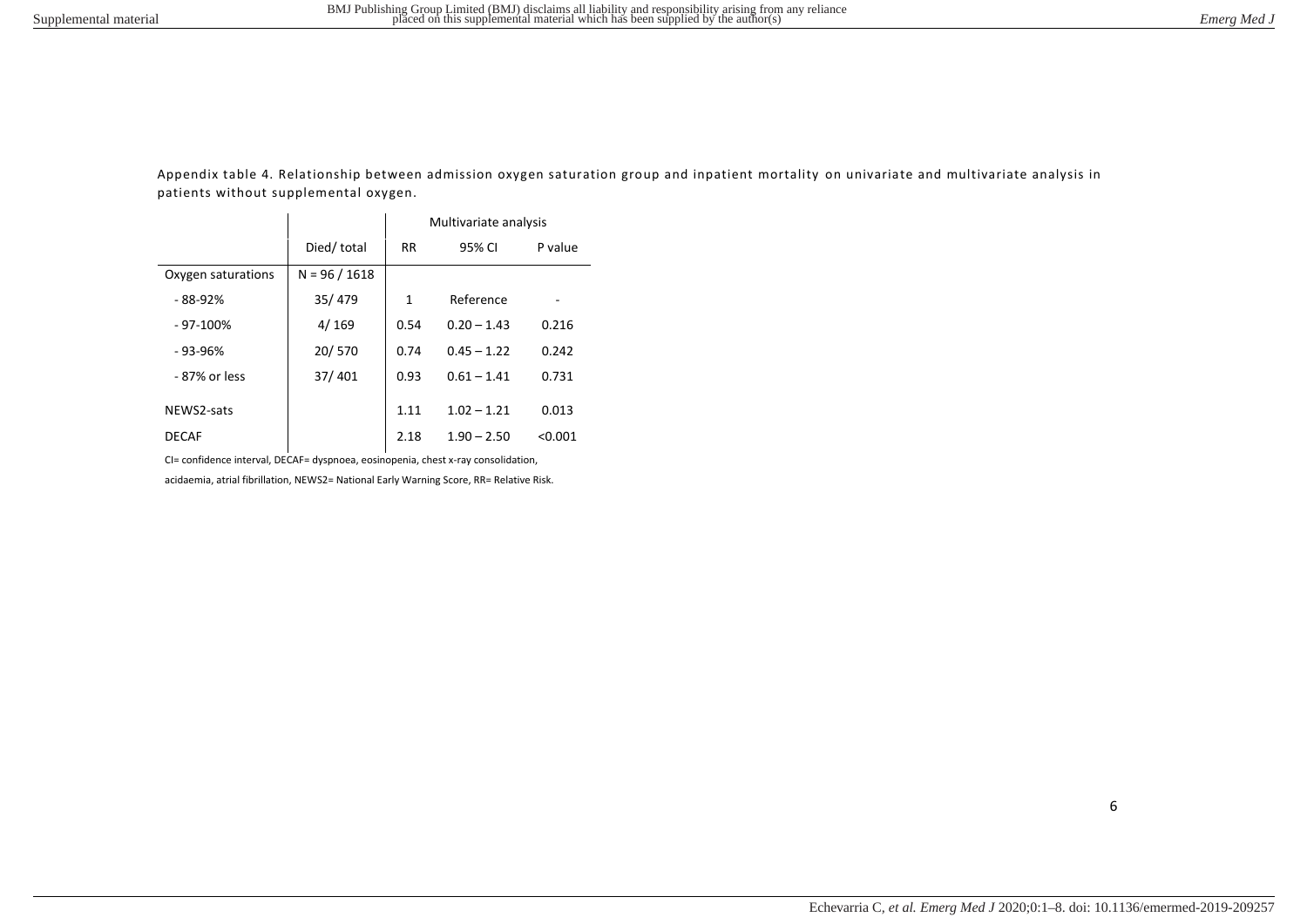|             |         |         | Odds  | 95% CI    |       |  |
|-------------|---------|---------|-------|-----------|-------|--|
|             |         | p value | ratio | Lower     | Upper |  |
|             | 88-92%  |         | 1.00  | reference |       |  |
|             | 97-100% | 0.13    | 0.60  | 0.31      | 1.17  |  |
| Normocapnia | 93-96%  | 0.15    | 0.68  | 0.40      | 1.16  |  |
|             | <88%    | 0.81    | 0.90  | 0.40      | 2.03  |  |
|             | 88-92%  |         | 1.00  | reference |       |  |
|             | 97-100% | 0.84    | 1.06  | 0.60      | 1.85  |  |
| Hypercapnia | 93-96%  | 0.06    | 0.61  | 0.36      | 1.03  |  |
|             | <88%    | 0.99    | 1.00  | 0.55      | 1.82  |  |
|             | 88-92%  |         | 1.00  | reference |       |  |
|             | 97-100% | 0.41    | 0.84  | 0.55      | 1.27  |  |
| All         | 93-96%  |         |       |           |       |  |

<88% 0.95 1.01 0.63 1.62

Appendix table 5. Odds ratios, 95% confidence intervals, and p values for one year mortality in patients treated with supplemental oxygen at admission grouped by admission oxygen saturations and baseline carbon dioxide.